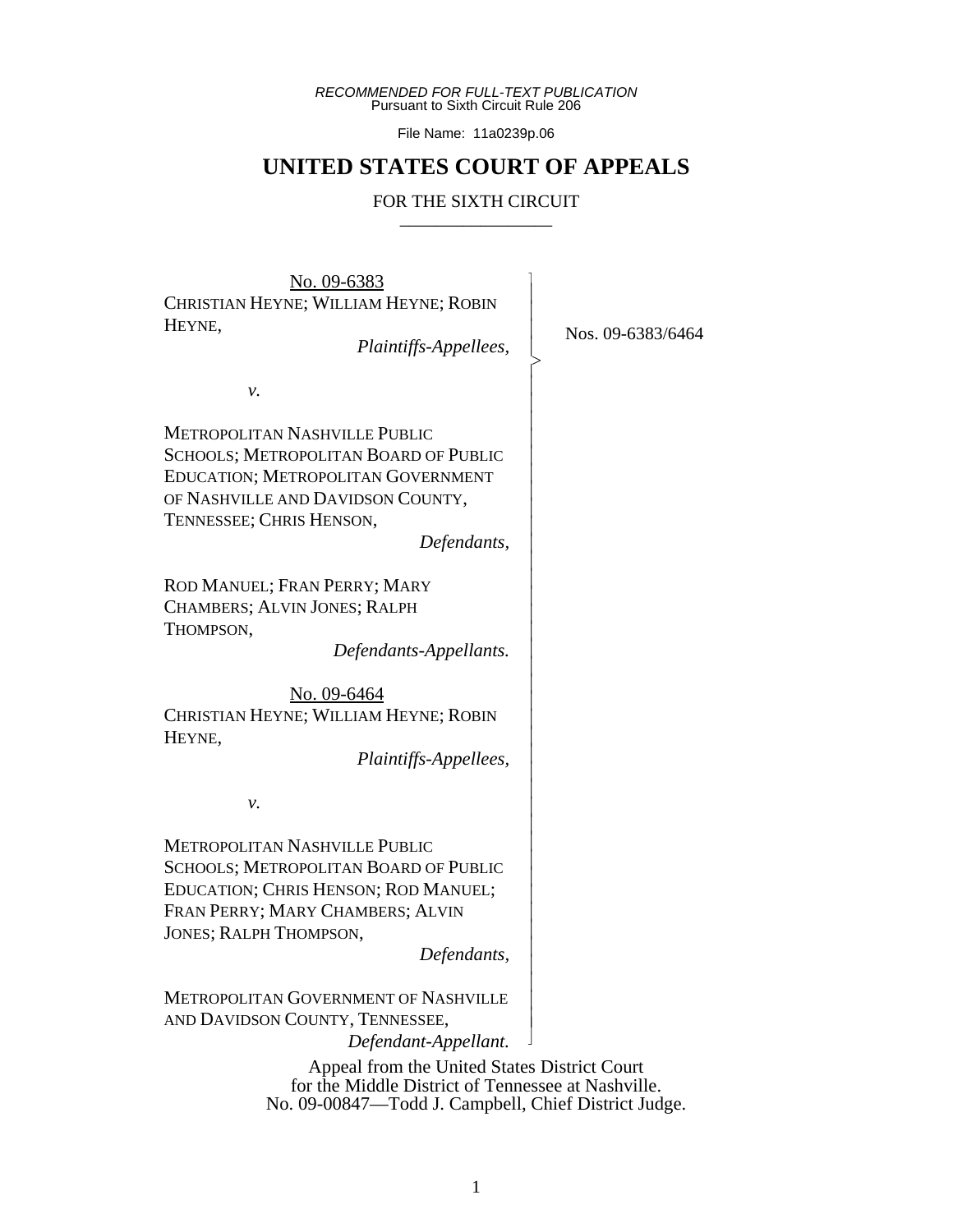Nos. 09-6383/6464 *Heyne, et al. v. Metropolitan Nashville Public Schools, et al.*

Argued: March 9, 2011

Decided and Filed: August 26, 2011

Before: McKEAGUE and STRANCH, Circuit Judges; MAYS, District Judge.**\***

#### **COUNSEL**

\_\_\_\_\_\_\_\_\_\_\_\_\_\_\_\_\_

**ARGUED:** Keli J. Oliver, METROPOLITAN NASHVILLE DEPARTMENT OF LAW, Nashville, Tennessee, for Appellants. Jeffrey H. Gibson, NEAL & HARWELL, Nashville, Tennessee, for Appellees. **ON BRIEF:** Keli J. Oliver, J. Brooks Fox, METROPOLITAN NASHVILLE DEPARTMENT OF LAW, Nashville, Tennessee, John M. L. Brown, Nashville, Tennessee, for Appellants. Jeffrey H. Gibson, Philip N. Elbert, NEAL & HARWELL, Nashville, Tennessee, for Appellees.

# **OPINION \_\_\_\_\_\_\_\_\_\_\_\_\_\_\_\_\_**

**\_\_\_\_\_\_\_\_\_\_\_\_\_\_\_\_\_**

SAMUEL H. MAYS, JR., District Judge.Defendant Metropolitan Government of Nashville and Davidson County, Tennessee ("Metropolitan Government") and individual Defendants Rod Manuel, Fran Perry, Mary Chambers, Alvin Jones, and Ralph Thompson ("Individual Defendants") (collectively, "Defendants") appeal the order of the district court denying their motions to dismiss Plaintiff Christian Heyne's ("Heyne") Amended Complaint. In the Amended Complaint, Heyne seeks relief under 42 U.S.C. § 1983, alleging that Defendants violated his right to procedural due process and equal protection when he was suspended from his high school for ten days. For the following reasons, we AFFIRM IN PART and REVERSE IN PART the district court's order.

**<sup>\*</sup>** The Honorable Samuel H. Mays, Jr., United States District Judge for the Western District of Tennessee, sitting by designation.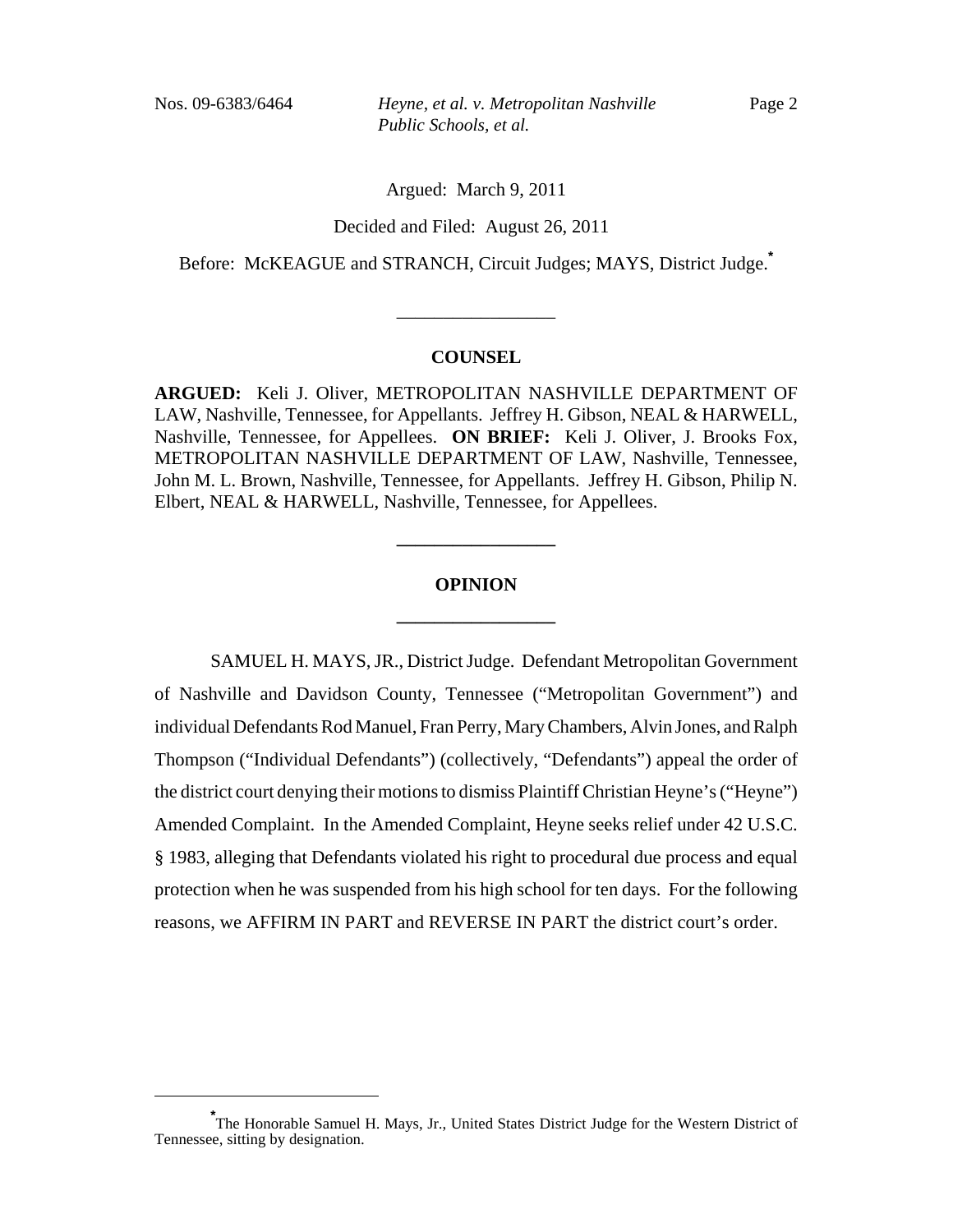Nos. 09-6383/6464 *Heyne, et al. v. Metropolitan Nashville Public Schools, et al.*

**I.**

This dispute stems from Heyne's dissatisfaction with a ten-day suspension he received from Defendant Metropolitan Nashville Public Schools ("MNPS").<sup>1</sup> Heyne, a Caucasian, was a senior at Hillsboro High School ("Hillsboro") in Nashville, Tennessee, and played on Hillsboro's football team. On Friday, September 5, 2008, after football practice, Heyne and other players congregated in the narrow parking lot behind the locker room without adult supervision. D.A., an African-American student who played on the football team, stood with other players in the road leading to the exit from the parking lot. Heyne got into his car and drove along the road toward the exit. All of the students standing in the road except D.A. moved out of the way as Heyne approached. Heyne believed D.A. was standing far enough to the side of the road to allow him to continue driving. As Heyne approached the exit, the left front tire of his car made contact with D.A.'s foot, causing D.A. to fall backward and suffer, at most, a bruised or sprained ankle. Heyne put his car in reverse, got out, and apologized to D.A. In response, D.A. threatened to kill him.

The MNPS Code of Conduct ("Code of Conduct") governs student conduct and discipline at Hillsboro. MNPS maintains statistics on student discipline, including the race of students subject to discipline. Before the incident between Heyne and D.A., Rod Manuel ("Manuel"), the Principal at Hillsboro, had instructed the staff at a meeting to be more lenient in enforcing the Code of Conduct against African-American students because too many African-American students were serving in-school suspensions.

After the incident, D.A. and some of his friends immediately walked to Manuel's office to report what had happened. After meeting with D.A. and his friends, Manuel did not meet with any other witnesses and did not visit the scene of the incident. Although the Code of Conduct prohibits threats by students, Manuel did not discipline D.A. for threatening Heyne's life. Soon afterward, D.A.'s parents threatened to sue

<sup>&</sup>lt;sup>1</sup>The following fact summary is based on the allegations of the Amended Complaint, which we accept as true in reviewing the district court's ruling on Defendants' motions to dismiss.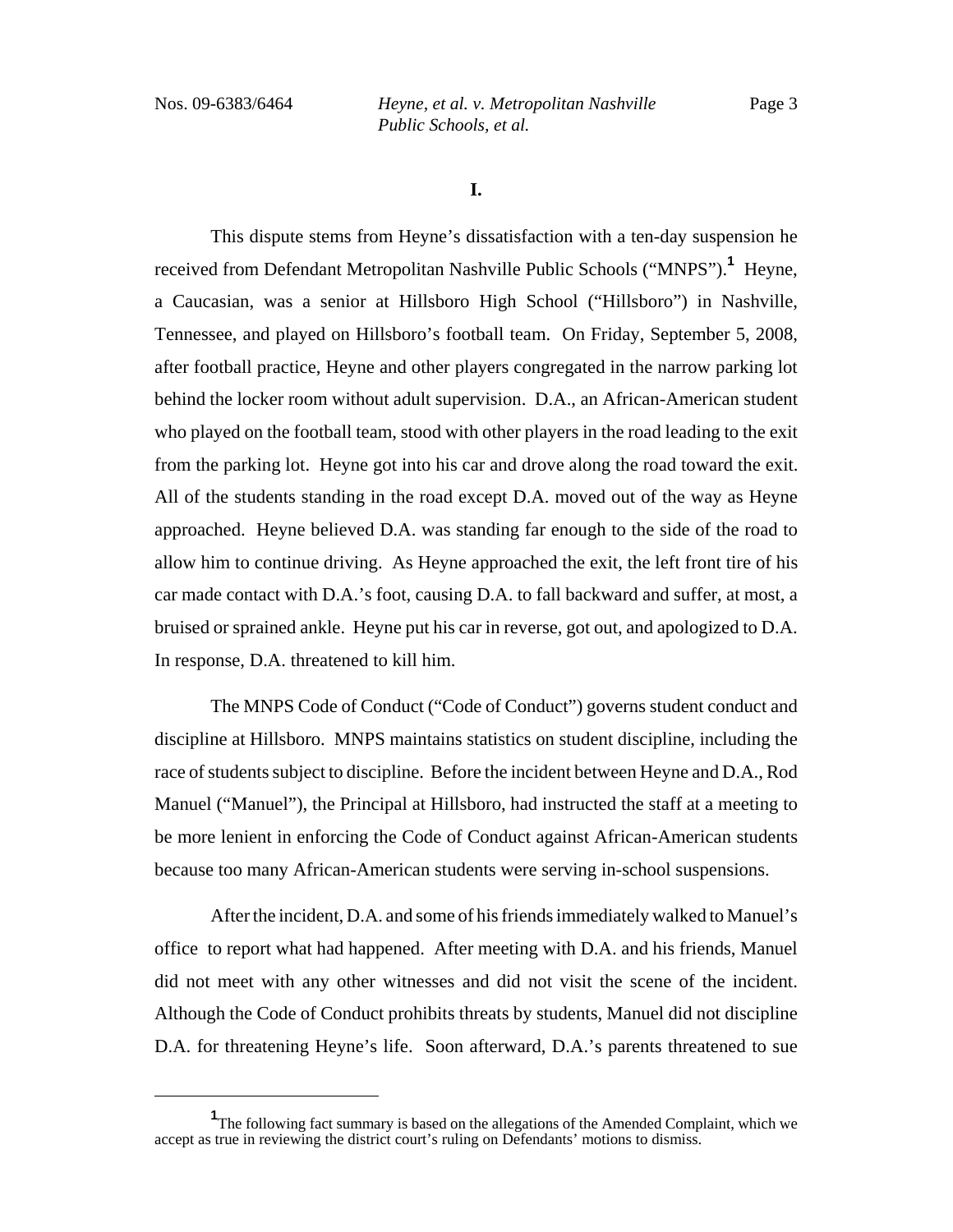Hillsboro and demanded compensation from Heyne, his parents, and their insurance carrier. At some point, Manuel admitted that he decided to suspend Heyne to "cover" himself and Hillsboro, presumably from liability for the incident.

Heyne returned to school on Monday, September 8, 2008. His only restriction was that he was not permitted to operate a car on campus. On the afternoon of Tuesday, September 9, Manuel charged Heyne with reckless endangerment under the Code of Conduct and summarily suspended him for two days. Fran Perry ("Perry"), the Discipline Coordinator for MNPS, and Alvin Jones ("Jones"), the Director of Attendance and Discipline for MNPS, allegedly directed Manuel to suspend Heyne. On Thursday, September 11, Manuel, allegedly at the direction of Perry and Jones, charged Heyne with two additional Code of Conduct violations, using an object in an assaultive manner and cruelty to a student, increased his suspension to ten days, and referred the matter to the Disciplinary Hearing Board of MNPS. The Amended Complaint does not state whether, before suspending Heyne initially for two days or increasing his suspension to ten days, Manuel explained the evidence against Heyne or offered him the opportunity to present his side of the story.

Before the hearing, Heyne submitted written materials, including witness statements, for consideration by the Disciplinary Hearing Board. Those materials were not provided to Disciplinary Hearing Board panelists until they arrived at the hearing. In the notice of the hearing, MNPS implied that Heyne could be represented by an attorney at the proceeding if he followed certain steps, and Heyne hired an attorney. Nevertheless, Perry informed Heyne's attorney immediately before the hearing that he could not participate beyond passing notes to Heyne and his parents. Heyne was not allowed to present witnesses on his own behalf, although several MNPS employees had planned to testify for him. They were informed by Manuel that they would lose their jobs if they attended the hearing. The Amended Complaint does not state whether they attended.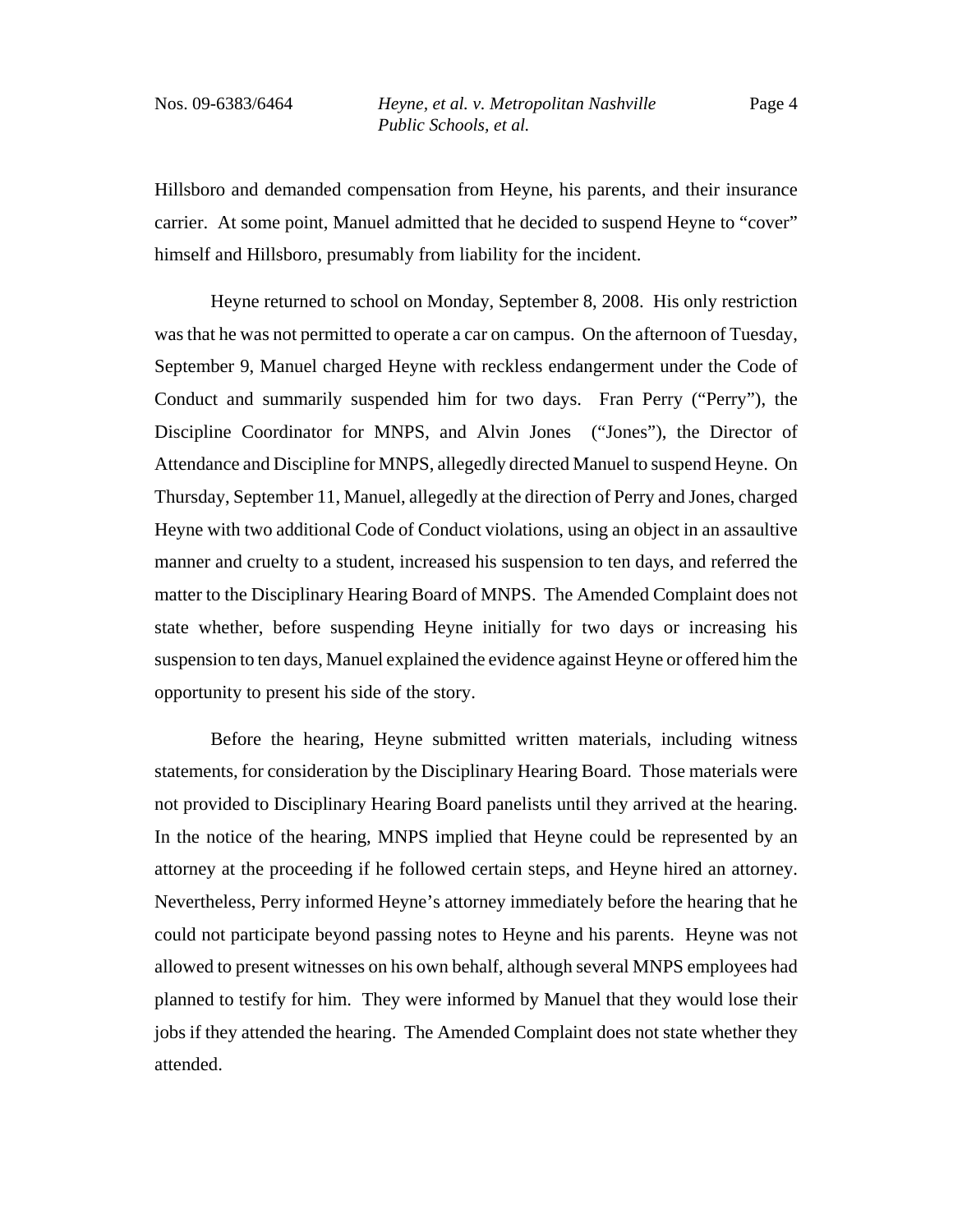The Disciplinary Hearing Board met on September 23, 2008, to review the charges against Heyne. By then, he had served his ten-day suspension. Perry participated in the Disciplinary Hearing Board's deliberations, which were closed to Heyne, his parents, and his attorney. Perry was not a member of the Disciplinary Hearing Board, and the Code of Conduct provides that non-members cannot attend the Board's deliberations. The Disciplinary Hearing Board sustained the charge of reckless endangerment against Heyne and affirmed his suspension for ten days, allowing it to remain part of his permanent school record. Before affirming that charge, the Board refused to allow Heyne's counsel to explain the elements of reckless endangerment. The charges for using an object in an assaultive manner and cruelty to a student were dismissed. At some point during the hearing, the Disciplinary Hearing Board stated on the record that Heyne did not intend to hit D.A. and did not intend any act of cruelty toward a fellow student.

The Code of Conduct allowed Heyne to appeal the Disciplinary Hearing Board's decision to the Director of MNPS, and he did so. The Code of Conduct permitted the Director of MNPS to delegate responsibility for deciding appeals. Chris Henson, the Interim Director of MNPS, designated Mary Chambers ("Chambers"), an employee in the Disciplinary Office of MNPS, to hear Heyne's appeal. Chambers worked in the same chain of command as Perry. In deciding Heyne's appeal, Chambers refused to consider an affidavit submitted on Heyne's behalf by the Hillsboro football team's orthopedic physician stating that D.A.'s injuries were minor and that Heyne had not endangered D.A. Chambers consulted with Ralph Thompson ("Thompson"), the Assistant Superintendent for Student Services for MNPS, Perry, Manuel, and an attorney for MNPS. Chambers ultimately denied the appeal. Pursuant to the Code of Conduct, Heyne appealed to the MNPS Board of Public Education, which had discretion to hear his appeal. The Board declined Heyne's request for a hearing and affirmed the suspension.

Heyne graduated from Hillsboro in 2009. Before his suspension, several college recruiters had approached him about playing football on scholarship, and Congressman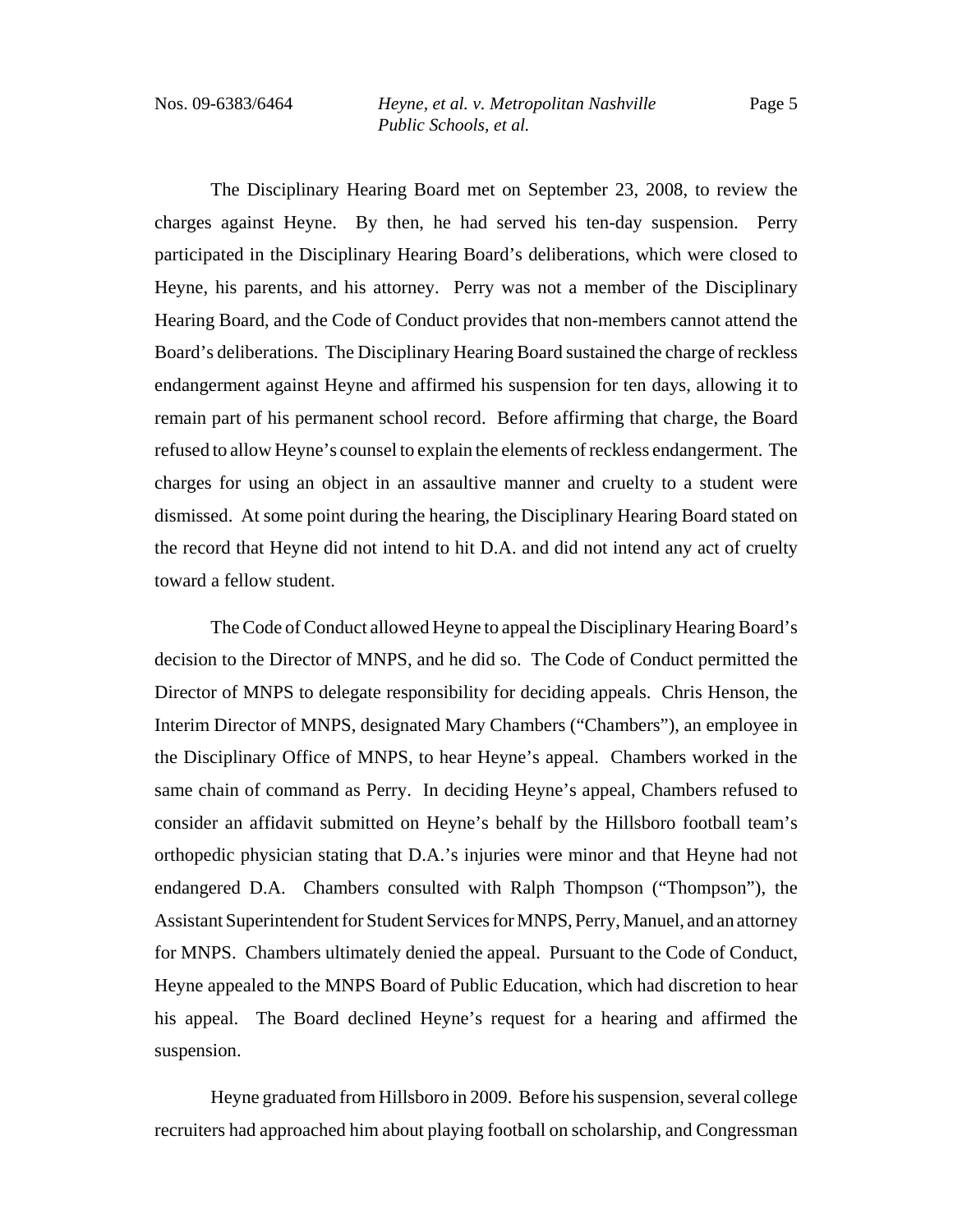Page 6

Jim Cooper had offered him a congressional appointment, the first step required to attend one of the United States military service academies. Because of the suspension, Heyne allegedly lost the opportunity to receive a scholarship because he missed two football games and his suspension was listed on his permanent school record. He also allegedly lost the opportunity to apply to the United States military service academies.

On September 4, 2009, Heyne filed a complaint against MNPS, Manuel, Perry, Chambers, Jones, and Thompson in the Chancery Court of Tennessee for the 20th Judicial District at Nashville, Tennessee. Heyne amended his Complaint on September 10, 2009, adding the Metropolitan Government and the MNPS Board of Public Education as defendants. In the Amended Complaint, Heyne sought relief under 42 U.S.C. § 1983 for (1) procedural due process violations by Defendants, (2) substantive due process violations by Defendants, (3) equal protection violations by Defendants, and (4) failure to train and supervise by the Metropolitan Government. Heyne also sought relief for state law negligence. Defendants subsequently removed the case to the United States District Court for the Middle District of Tennessee under 28 U.S.C. § 1441. The Individual Defendants, the Metropolitan Government, and the Metropolitan Board of Public Education filed motions to dismiss. The district court granted their motions in part and dismissed Heyne's claims for substantive due process violations, failure to train, and negligence. The district court also dismissed Heyne's parents' claims, his claims against Individual Defendants in their official capacities, and his claims against MNPS and the Metropolitan Board of Public Education.

The Metropolitan Government and the Individual Defendants appeal the district court's conclusions on the remaining parts of their motions to dismiss. The Individual Defendants assert that Heyne failed to state a § 1983 claim on which relief can be granted because they are entitled to qualified immunity. The Metropolitan Government asserts that Heyne has failed to plead facts stating a plausible claim for violation of his constitutional rights. The district court rejected those assertions. The district court concluded that Heyne had stated a claim for violation of his procedural due process and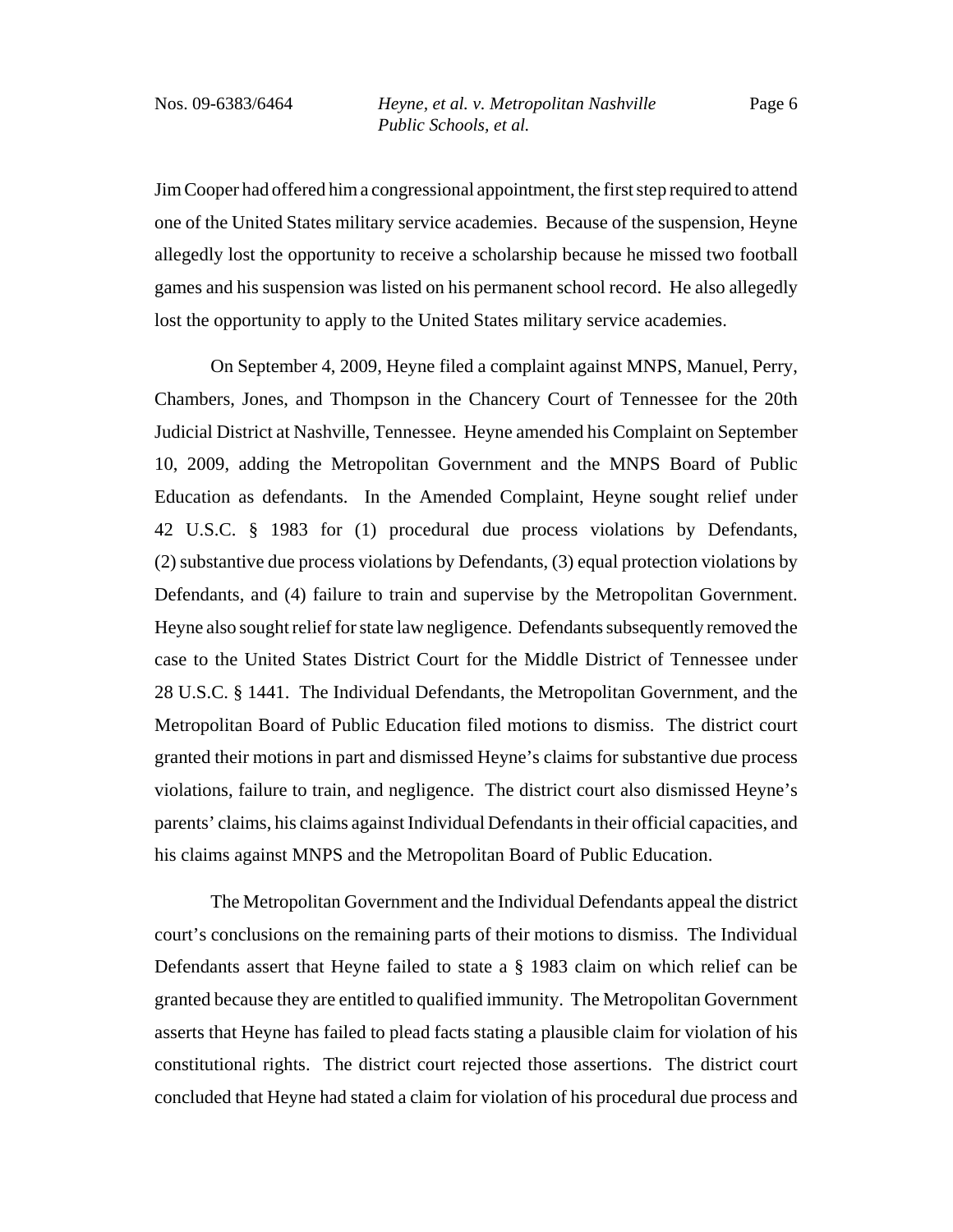equal protection rights and that the Individual Defendants were not entitled to qualified immunity.

# **II.**

Because Heyne brings suit under 42 U.S.C. § 1983 and alleges that Defendants violated his constitutional rights, the district court had original jurisdiction and removal was proper. *See* 28 U.S.C. §§ 1331, 1441; *Hadix v. Johnson*, 322 F.3d 895, 896 (6th Cir. 2003); *Dorsey v. City of Detroit*, 858 F.2d 338, 340-41 (6th Cir. 1988). We have jurisdiction over the district court's denial of Individual Defendants' motion to dismiss based on qualified immunity. *See Behrens v. Pelletier*, 516 U.S. 299, 308 (1996); *Mitchell v. Forsyth*, 472 U.S. 511, 527, 530 (1985); *Hudson v. Hudson*, 475 F.3d 741, 743 (6th Cir. 2007). We have pendent appellate jurisdiction over the portion of the Metropolitan Government's appeal asking us to consider whether Heyne plausibly demonstrated a violation of his constitutional rights by state officials. *See Davenport v. Causey*, 521 F.3d 544, 554 (6th Cir. 2008); *Meals v. City of Memphis*, 493 F.3d 720, 727 (6th Cir. 2007); *Tucker v. City of Richmond*, 388 F.3d 216, 224 (6th Cir. 2004).

"To state a claim under 42 U.S.C. § 1983, a plaintiff must set forth facts that, when construed favorably, establish (1) the deprivation of a right secured by the Constitution or laws of the United States (2) caused by a person acting under the color of state law." *Marvin v. City of Taylor*, 509 F.3d 234, 243 (6th Cir. 2007) (quoting *Sigley v. City of Parma Heights*, 437 F.3d 527, 533 (6th Cir. 2006)). Qualified immunity shields government officials performing discretionary functions from liability if they have violated an individual's constitutional right, but that right was not "clearly established" when the officials acted. *Id.* (citation omitted). Thus, a two-part test determines whether qualified immunity applies: "(1) whether, considering the allegations in a light most favorable to the party injured, a constitutional right has been violated, and (2) whether that right was clearly established." *Colvin v. Caruso*, 605 F.3d 282, 290 (6th Cir. 2010) (quoting *Estate of Carter v. City of Detroit*, 408 F.3d 305, 310 (6th Cir. 2005)). "We are 'free to consider [the two-part test] in whatever order is appropriate in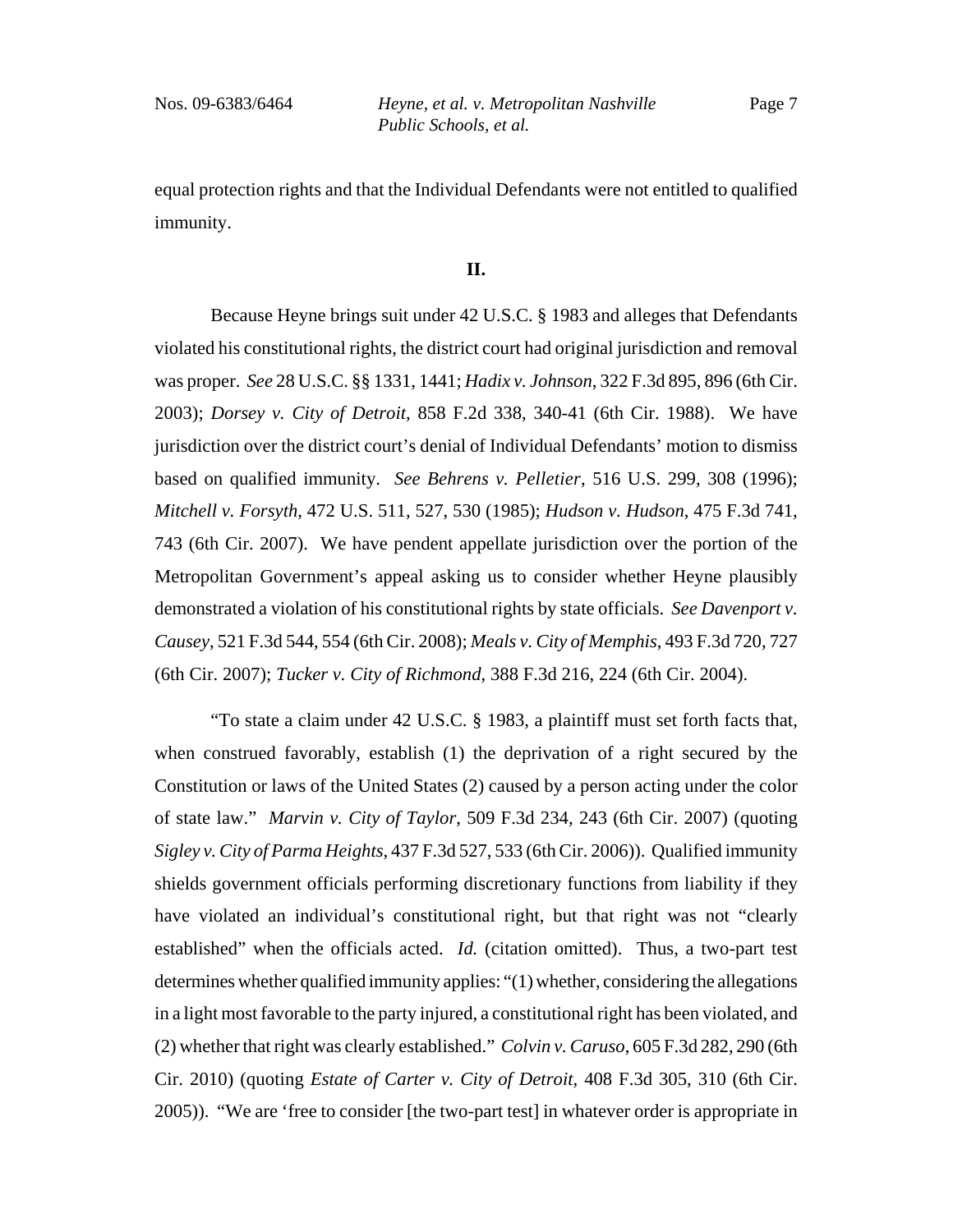light of the issues before us'" and may begin with the second step. *Id.* (quoting *Jones v. Byrnes*, 585 F.3d 971, 975 (6th Cir. 2009)); *see Pearson v. Callahan*, 555 U.S. 223, 236 (2009).

When a defendant appeals the denial of a motion to dismiss based on qualified immunity, we review de novo whether the complaint alleges violation of a clearly established constitutional right. *See Hardy v. Jefferson Cmty. Coll.*, 260 F.3d 671, 677 (6th Cir. 2001); *see also May v. Franklin Cnty. Bd. of Comm'rs*, 59 F. App'x 786, 790 (6th Cir. 2003). No heightened pleading requirement applies. *See Back v. Hall*, 537 F.3d 552, 556 (6th Cir. 2008) (stating that "nothing about the defense of qualified immunity alters th[e] modest pleading requirement" of Federal Rule of Civil Procedure 8(a)). "Just as we gauge other pleading-stage dismissals to determine only whether the complaint states a claim upon which relief can be granted, . . . so we review an assertion of qualified immunity to determine only whether the complaint 'adequately alleges the commission of acts that violated clearly established law.'" *Id.* at 555 (quoting *Mitchell*, 472 U.S. at 526). We apply the ordinary standard used in reviewing motions to dismiss, accepting well-pled factual allegations as true. *See id.* at 554-56; *Hardy*, 260 F.3d at 677. The test is whether, reading the complaint in the light most favorable to the plaintiff, it is plausible that an official's acts violated the plaintiff's clearly established constitutional right. *See Ashcroft v. Iqbal*, 129 S. Ct. 1937, 1949 (2009); *In re NM Holdings Co.*, 622 F.3d 613, 618 (6th Cir. 2010); *Colvin*, 605 F.3d at 290.

This appeal presents three issues: first, whether we should ascribe the acts of all Individual Defendants to each defendant in determining whether the Individual Defendants are entitled to qualified immunity; second, whether the district court committed reversible error when it concluded that Heyne had stated a plausible claim for violation of his procedural due process rights under § 1983 and that the Individual Defendants were not entitled to qualified immunity on that claim; and third, whether the district court committed reversible error when it concluded that Heyne had stated a plausible claim for violation of his equal protection rights under § 1983 and that the Individual Defendants were not entitled to qualified immunity on that claim.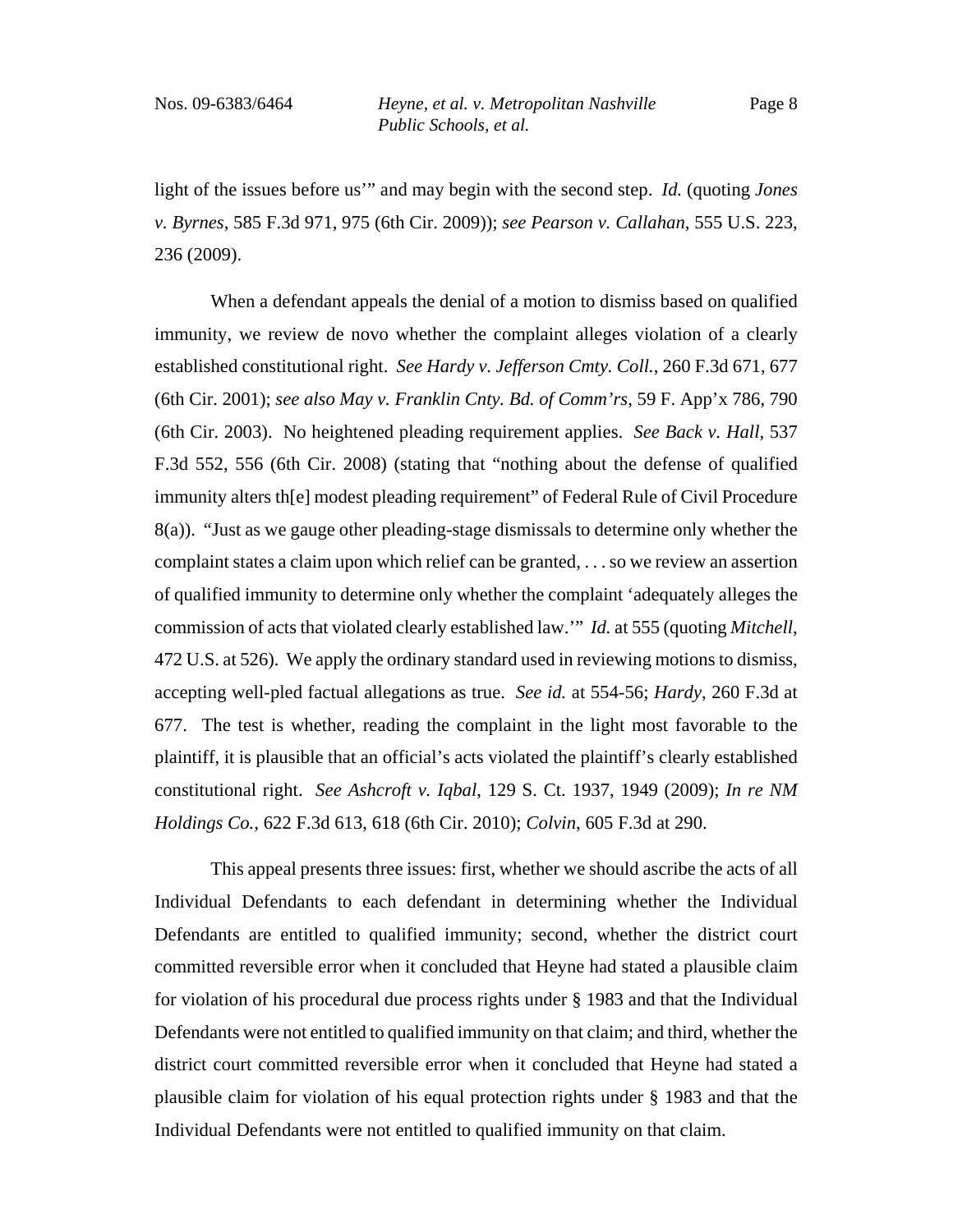Nos. 09-6383/6464 *Heyne, et al. v. Metropolitan Nashville Public Schools, et al.*

**A.**

Heyne argues that the Amended Complaint alleges the Individual Defendants violated his constitutional rights as part of a conspiracy and, therefore, that the acts, knowledge, and intentions of each individual defendant are attributable to all Individual Defendants. Heyne argues that this Court must consider all of the Individual Defendants' acts in determining whether he alleges constitutional violations sufficiently. The Individual Defendants and the Metropolitan Government argue that the Amended Complaint does not plead a conspiracy claim sufficiently and that each individual defendant's assertion of qualified immunity must be considered separately.

In *Spadafore v. Gardner*, 330 F.3d 849 (6th Cir. 2003), we stated the standard governing a § 1983 conspiracy claim:

A civil conspiracy is an agreement between two or more persons to injure another by unlawful action. Express agreement among all the conspirators is not necessary to find the existence of a civil conspiracy. Each conspirator need not have known all of the details of the illegal plan or all of the participants involved. All that must be shown is that there was a single plan, that the alleged coconspirator shared in the general conspiratorial objective, and that an overt act was committed in furtherance of the conspiracy that caused injury to the complainant.

330 F.3d at 854 (quoting *Hooks v. Hooks*, 771 F.2d 935, 943-44 (6th Cir. 1985)). Although circumstantial evidence may prove a conspiracy, "[i]t is well-settled that conspiracy claims must be pled with some degree of specificity and that vague and conclusory allegations unsupported by material facts will not be sufficient to state such a claim under § 1983." *Id.* (quoting *Gutierrez v. Lynch*, 826 F.2d 1534, 1538 (6th Cir. 1987)); *accord Farhat v. Jopke*, 370 F.3d 580, 599 (6th Cir. 2004). That pleading standard is "relatively strict." *Fieger v. Cox*, 524 F.3d 770, 776 (6th Cir. 2008).

Here, the Amended Complaint does not contain a separate count for conspiracy to violate Heyne's constitutional rights. The only paragraph in which Heyne discusses conspiracy is vague and consists primarily of legal conclusions: "Defendants have conspired among themselves and with others unnamed in the [MNPS] system to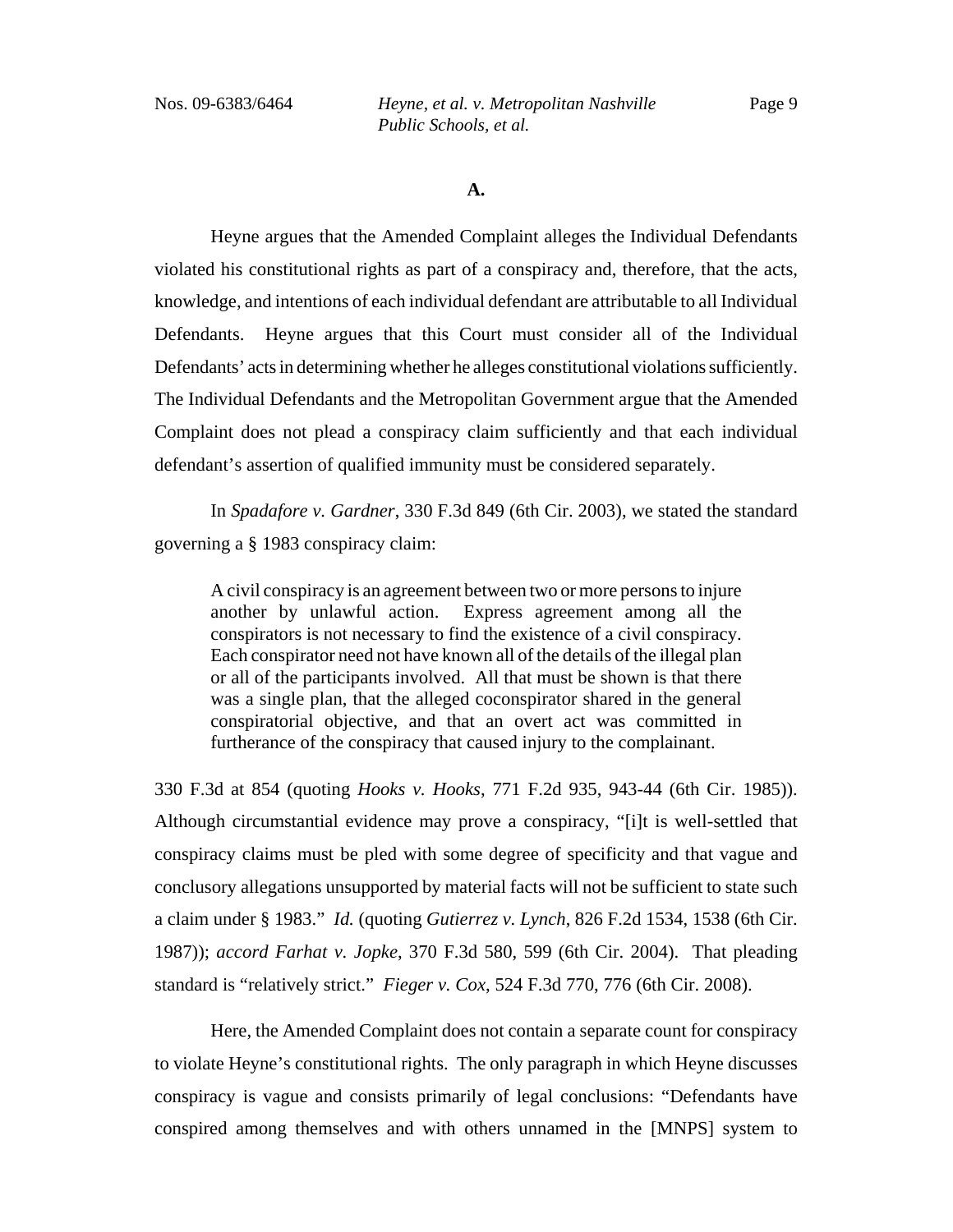knowingly and intentionally deny [Heyne]'s constitutional rights. They have also conspired with D.A.'s parents to support D.A.'s claim against the Heynes' insurance carrier for compensation." We need not accept these legal conclusions as true, and we decline to do so. *See Jones v. City of Cincinnati*, 521 F.3d 555, 559 (6th Cir. 2008). Legal conclusions that are "masquerading as factual allegations" will not suffice. *Terry v. Tyson Farms*, *Inc.*, 604 F.3d 272, 276 (6th Cir. 2010) (quoting *Tam Travel, Inc. v. Delta Airlines, Inc.*, 583 F.3d 896, 903 (6th Cir. 2009)). The Amended Complaint contains other allegations about the Individual Defendants' conferring with one another at different points in Heyne's disciplinary process, but it does not contain any more specific allegations of a plan or agreement to violate his constitutional rights.

Heyne's factual allegations of a conspiracy are no more specific than other allegations we have deemed insufficient. *See Moldowan v. City of Warren*, 578 F.3d 351, 394-95 (6th Cir. 2009); *Gutierrez*, 826 F.2d at 1538-39; *cf. Spadafore*, 330 F.3d at 854 (affirming summary judgment on plaintiffs' § 1983 conspiracy claim where they did not submit any evidence suggesting that defendants had a single plan when they allegedly made false statements). Heyne's failure to plead a plan or agreement to violate his constitutional rights is fatal to his conspiracy claim. *See Mettetal v. Vanderbilt Univ., Legal Dep't*, 147 F. App'x 577, 585 (6th Cir. 2005) (concluding that a district court correctly dismissed certain conspiracy claims for failure to allege that the parties had entered into an agreement or formed a single plan). Heyne has not plausibly stated a conspiracy claim.

"This Court has consistently held that damage claims against government officials arising from alleged violations of constitutional rights must allege, with particularity, facts that demonstrate what *each* defendant did to violate the asserted constitutional right." *Lanman v. Hinson*, 529 F.3d 673, 684 (6th Cir. 2008) (citing *Terrance v. Northville Reg'l Psychiatric Hosp.*, 286 F.3d 834, 842 (6th Cir. 2002)). We must analyze separately whether Heyne has stated a plausible constitutional violation by each individual defendant, and we cannot ascribe the acts of all Individual Defendants to each individual defendant. *See id.* at 684-88; *Hull v. Cuyahoga Valley Joint*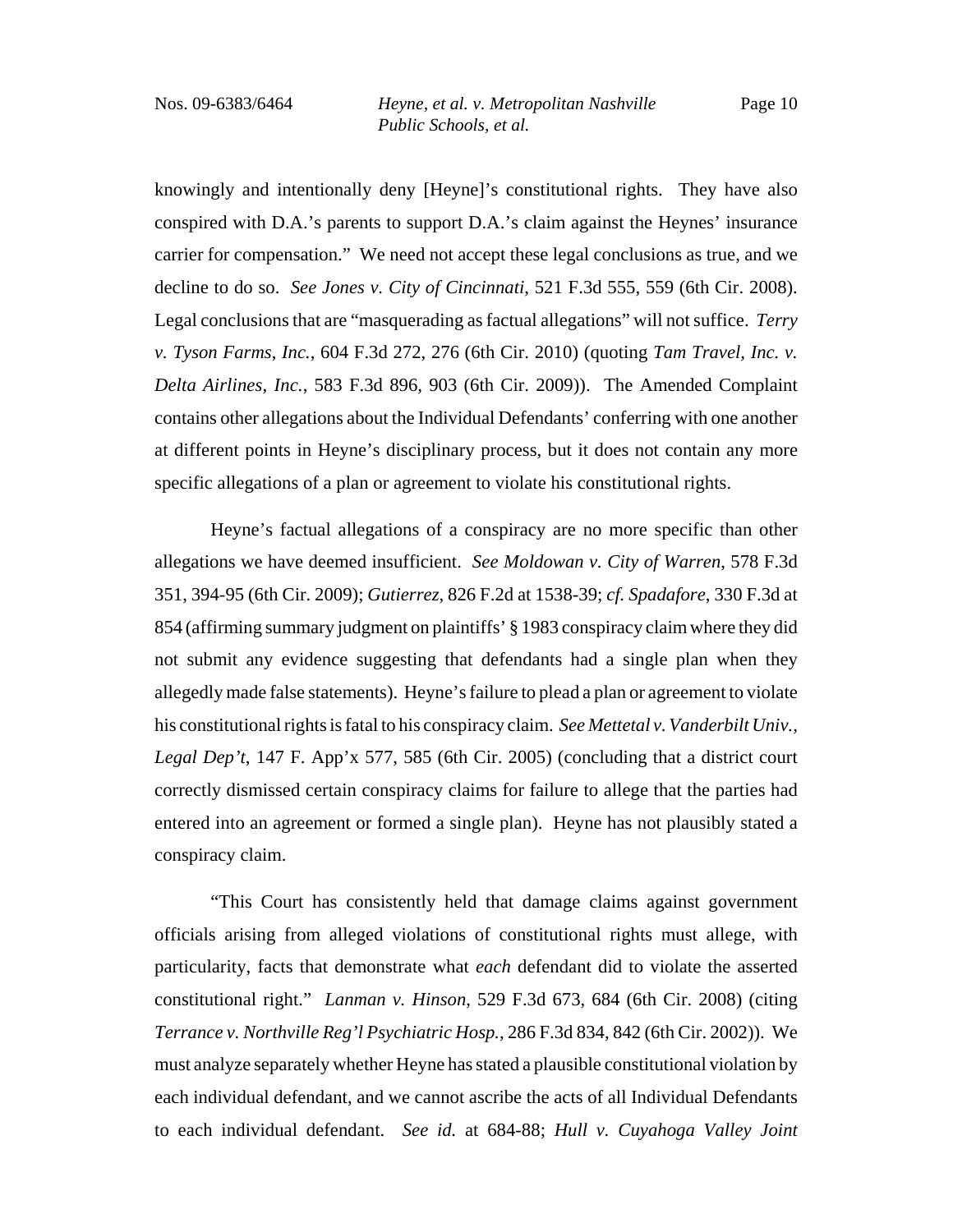*Vocational Sch. Dist. Bd. of Educ.*, 926 F.2d 505, 512-15 (6th Cir. 1991); *see also Colvin*, 605 F.3d at 292 ("Allegations of *respondeat superior* do not sustain a § 1983 claim against state employees in their individual capacities, meaning that officials are personally liable for damages under that statute 'only for their own unconstitutional behavior.'" (quoting *Leach v. Shelby Cnty. Sheriff*, 891 F.2d 1241, 1246 (6th Cir. 1989))).

#### **B.**

The starting point for analyzing alleged violations of students' procedural due process rights in school suspension cases is *Goss v. Lopez*, 419 U.S. 565 (1975). *See Laney v. Farley*, 501 F.3d 577, 581 (6th Cir. 2007); *Webb v. McCullough*, 828 F.2d 1151, 1159 (6th Cir. 1987). In *Goss*, the Supreme Court concluded that students facing suspensions of ten days or fewer have a property interest in educational benefits and a liberty interest in their reputations that qualify them for protection against arbitrary suspensions under the Due Process Clause. *See Goss*, 419 U.S. at 576 ("A 10-day suspension from school is not de minimis in our view and may not be imposed in complete disregard of the Due Process Clause. . . . Neither the property interest in educational benefits temporarily denied nor the liberty interest in reputation, which is also implicated, is so insubstantial that suspensions may constitutionally be imposed by any procedure the school chooses, no matter how arbitrary."); *see also id.* at 579 ("The student's interest is to avoid unfair or mistaken exclusion from the educational process, with all of its unfortunate consequences.").

 A school official must follow certain procedures before he may constitutionally suspend a student for ten days or fewer:

Students facing temporary suspension have interests qualifying for protection of the Due Process Clause, and due process requires, in connection with a suspension of 10 days or less, that the student be given oral or written notice of the charges against him and, if he denies them, an explanation of the evidence the authorities have and an opportunity to present his side of the story. The Clause requires at least these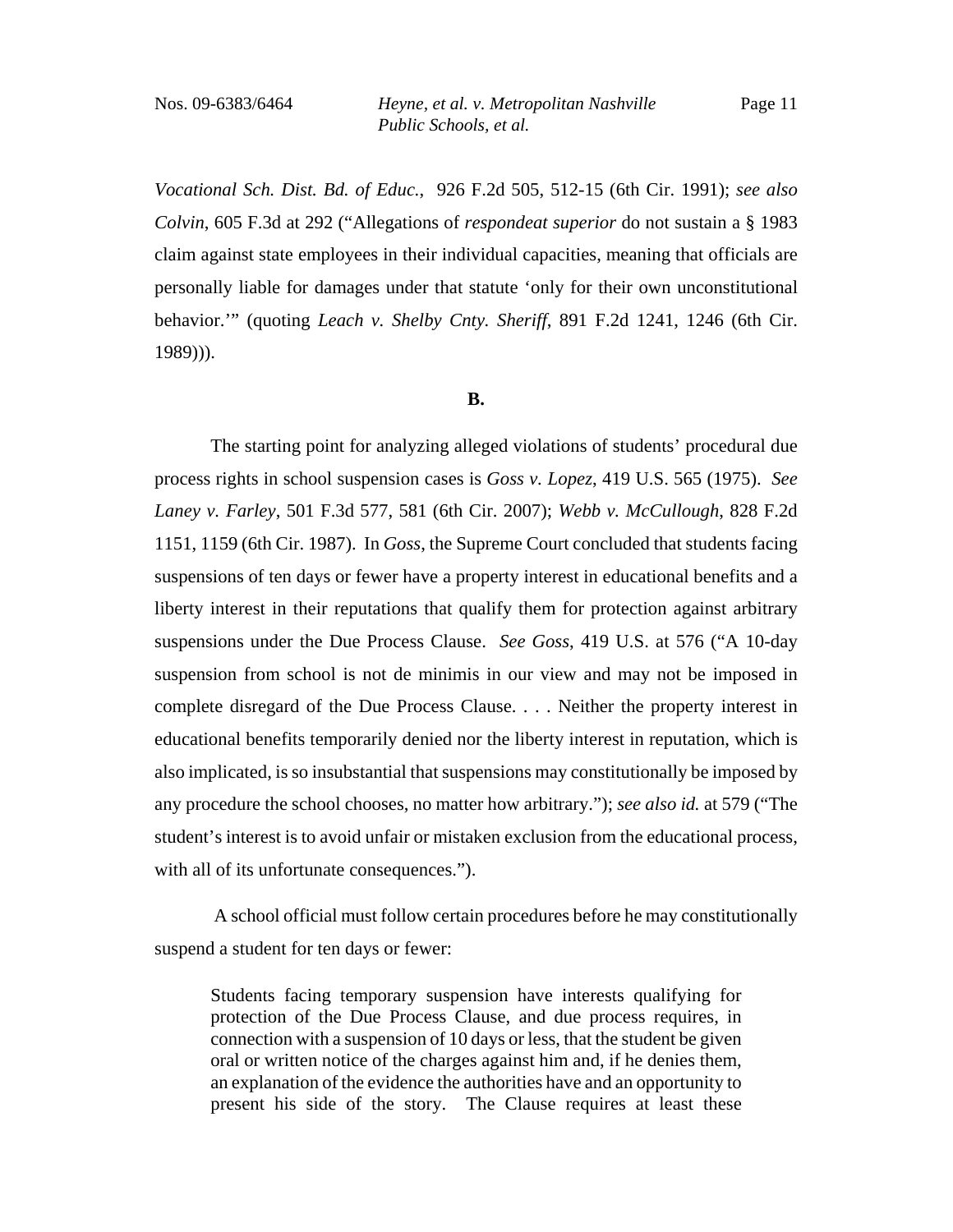rudimentary precautions against unfair or mistaken findings of misconduct and arbitrary exclusion from school.

*Id.* at 581. "Having chosen to extend the right to an education to people of [students'] class generally, [a state] may not withdraw that right on grounds of misconduct, absent fundamentally fair procedures to determine whether the misconduct has occurred." *Id.* at 574 (citations omitted).

The Due Process Clause does not require that hearings in connection with suspensions of ten days or fewer follow trial-type procedures. *See id.* at 583. Due process does not give students the right to be represented by counsel, to confront and cross-examine witnesses against them, or to call their own witnesses. *See id.* It requires only minimal procedural protections:

There need be no delay between the time "notice" is given and the time of the hearing. In the great majority of cases the disciplinarian may informally discuss the alleged misconduct with the student minutes after it has occurred. We hold only that, in being given an opportunity to explain his version of the facts at this discussion, the student first be told what he is accused of doing and what the basis of the accusation is.

*Id.* at 582. "[A]n informal give-and-take between student and disciplinarian, preferably prior to the suspension" satisfies due process. *Id.* at 584. When a student's "presence poses a continuing danger to persons or property or an ongoing threat of disrupting the academic process," the student may be immediately removed from school without an informal give-and-take exchange. *Id.* at 582; *see Buchanan v. City of Bolivar*, 99 F.3d 1352, 1359 (6th Cir. 1996) (citations omitted). In that event, "the necessary notice and rudimentary hearing should follow as soon as practicable[.]" *Goss*, 419 U.S. at 582-83.

We require no more process in the context of school suspensions of ten days or fewer than *Goss* demands. *See Williams ex rel. Allen v. Cambridge Bd. of Educ.*, 370 F.3d 630, 642 (6th Cir. 2004); *see also Buchanan*, 99 F.3d at 1359 (noting that "once school administrators tell a student what they heard or saw, ask why they heard or saw it, and allow a brief response, a student has received all the process that the Fourteenth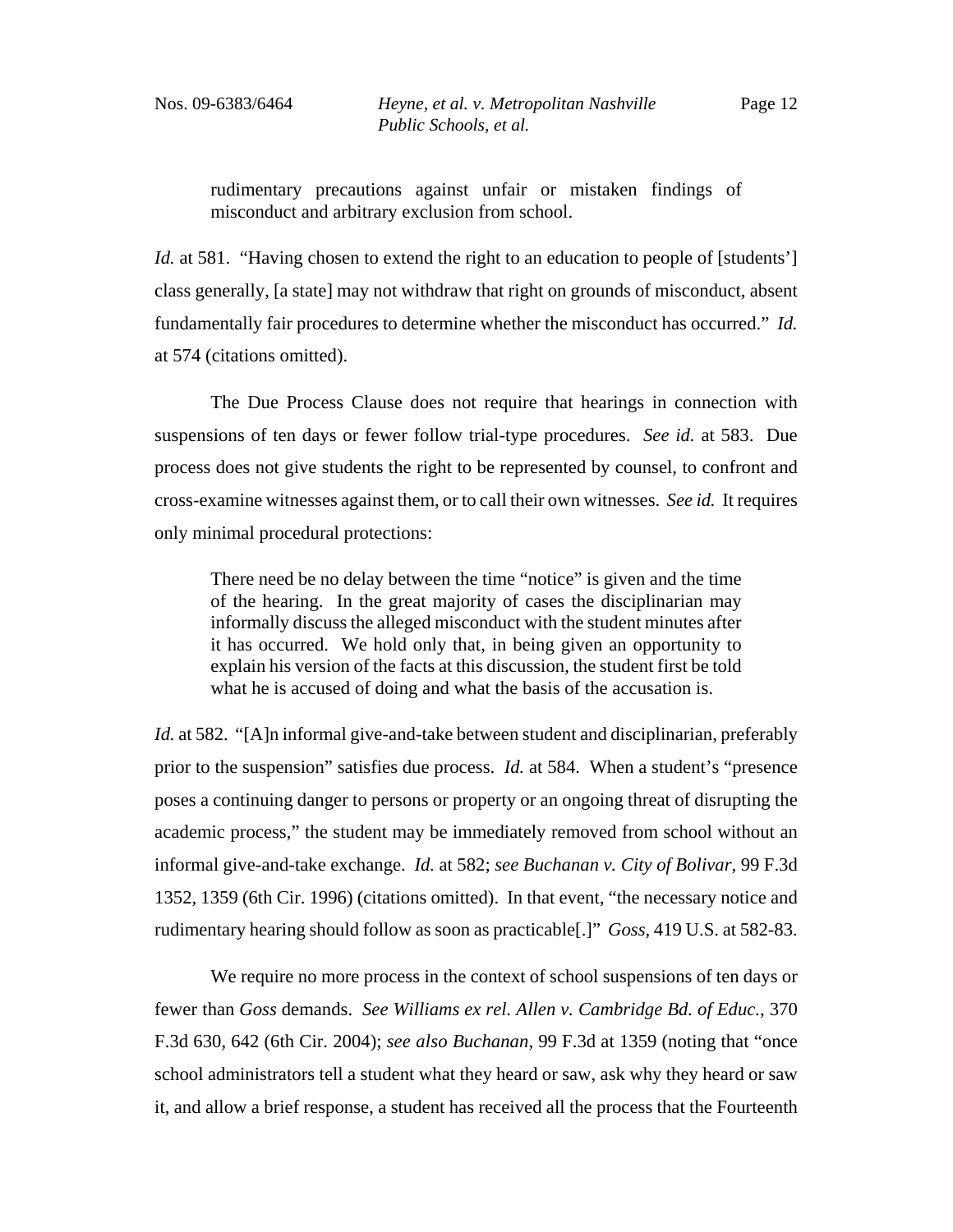Amendment demands[.]" (quoting *C.B. by Breeding v. Driscoll*, 82 F.3d 383, 386 (11th Cir. 1996))). We have consistently rejected arguments that students are entitled to greater process under the Due Process Clause. *See, e.g.*, *Williams ex rel. Allen*, 370 F.3d at 641-42 (rejecting a student's argument that his due process rights were violated because he did not receive written notice of his suspension as required by state law); *Paredes by Koppenhoefer v. Curtis*, 864 F.2d 426, 429 (6th Cir. 1988) (rejecting a student's argument that he was entitled to cross-examine an anonymous student informant and be told that student's identity); *Webb*, 828 F.2d at 1159-60 (stating that, where a student argued that she was denied due process by her principal's failure to refer an incident to the school board as required by Tennessee law and the record was silent on whether the referral occurred, the student received all the process to which she was entitled under *Goss*, and affirming summary judgment on the student's due process claim).

Here, Heyne argues that the Amended Complaint sufficiently alleges that the Individual Defendants violated his procedural due process rights because of their bias throughout the disciplinary process. The Metropolitan Government and the Individual Defendants disagree, arguing that he received sufficient process under *Goss*.

The Amended Complaint does not state clearly when Heyne first received an explanation of the evidence against him and an opportunity to explain his version of the facts about the incident with D.A. According to the Amended Complaint, Manuel charged Heyne with reckless endangerment and summarily suspended him for two days on Tuesday, September 9, 2008. After the summary suspension, Manuel charged Heyne with using an object in an assaultive manner and cruelty to a student, increased Heyne's suspension to ten days, and referred the matter to the Disciplinary Hearing Board of MNPS. The Amended Complaint does not state whether, before suspending Heyne initially for two days or increasing his suspension to ten days, Manuel explained the evidence against Heyne or offered him the opportunity to present his side of the story. Even construing the Amended Complaint in the light most favorable to Heyne, Heyne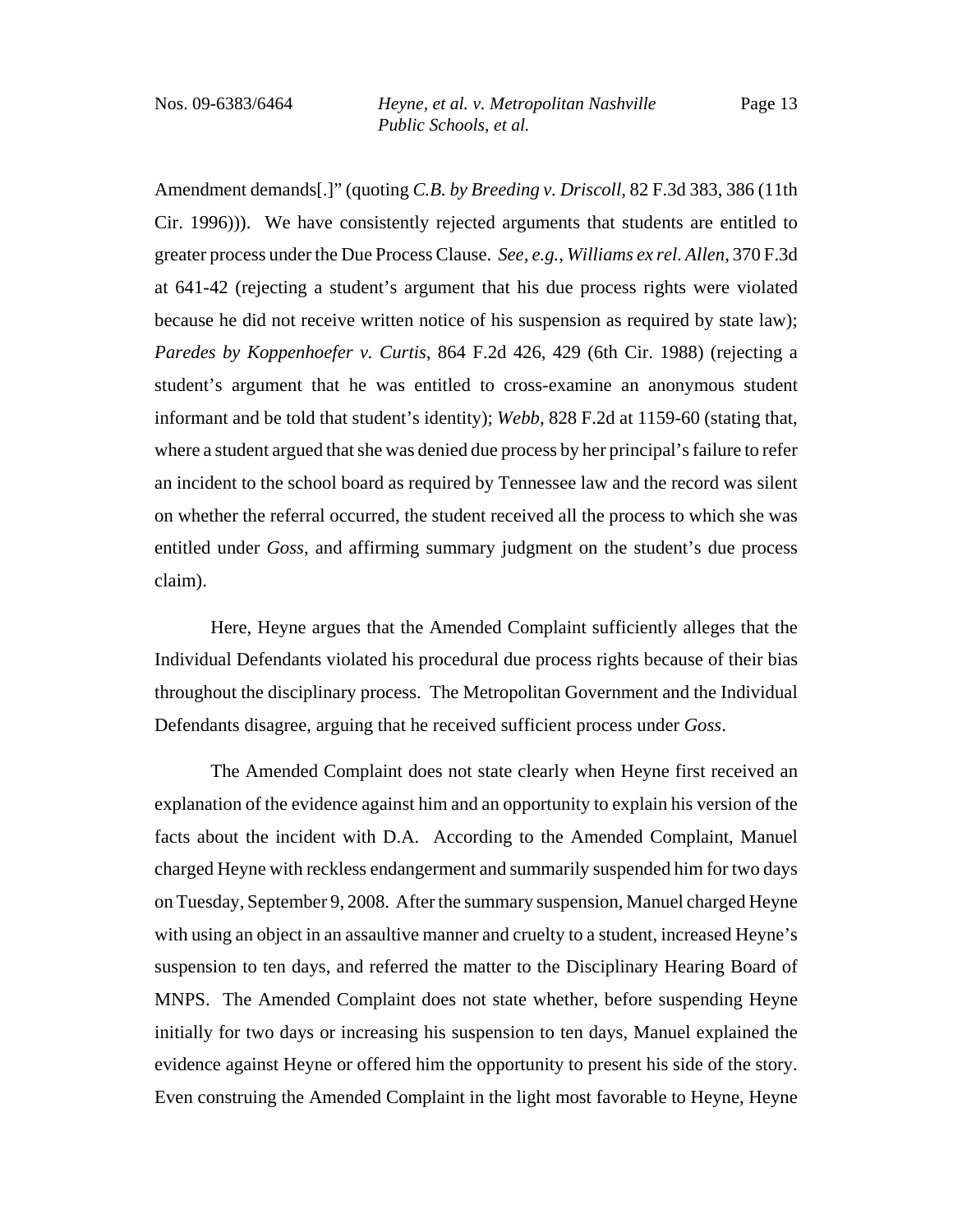does not allege that his first opportunity to present his side of the story occurred when he appeared before the Disciplinary Hearing Board.

Heyne asserts in the Amended Complaint that five school officials—Manuel, Perry, Jones, Chambers, and Thompson—violated his procedural due process rights. The first issue is whether Heyne has stated a plausible procedural due process claim against the school officials who allegedly played a role in the decision to suspend him: Manuel, Perry, and Jones. The second is whether Heyne has stated a plausible procedural due process claim against the school officials who participated in the process that occurred after Heyne had been suspended: Chambers and Thompson.

**1.**

Procedural due process is not satisfied when a person has a protected interest under the Due Process Clause and the individual responsible for deciding whether to deprive that person of his interest is biased. *See Withrow v. Larkin*, 421 U.S. 35, 47 (1975) (stating that "a biased decisionmaker [is] constitutionally unacceptable"); *McKinney v. Pate*, 20 F.3d 1550, 1561 (11th Cir. 1994) ("It is axiomatic that, in general, the Constitution requires that the state provide fair procedures and an impartial decisionmaker before infringing on a person's interest in life, liberty, or property."); *Nasierowski Bros. Inv. Co. v. City of Sterling Heights*, 949 F.2d 890, 897 n.8 (6th Cir. 1991) ("[I]t is a hallmark of procedural due process that 'a biased decisionmaker is constitutionally unacceptable . . . .'" (quoting *Withrow*, 421 U.S. at 47)); *cf. Mathews v. Eldridge*, 424 U.S. 319, 333 (1976) ("The fundamental requirement of due process is the opportunity to be heard 'at a meaningful time and in a meaningful manner.'" (quoting *Armstrong v. Manzo*, 380 U.S. 545, 552 (1965))).

Consistent with that principle, the Supreme Court recognized in *Goss* that students have interests under the Due Process Clause qualifying them for protection "against unfair or mistaken findings of misconduct and arbitrary exclusion from school" in the context of school suspensions of ten days or fewer. *Goss*, 419 U.S. at 581. A concern for fairness pervades *Goss*. *See, e.g.*, *id.* at 579-80 ("The student's interest is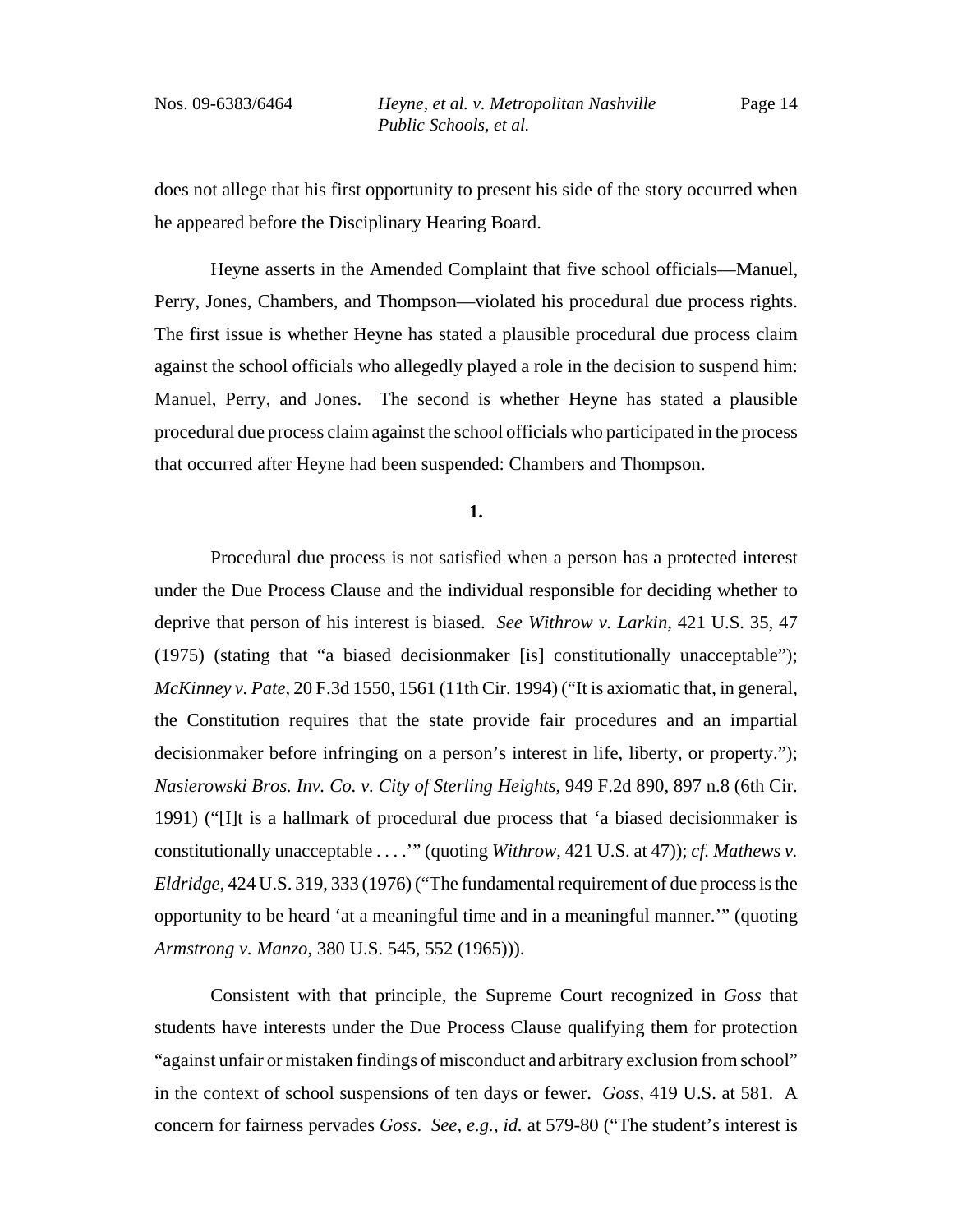to avoid *unfair* or mistaken exclusion from the educational process, with all of its unfortunate consequences. *The Due Process Clause will not shield him from suspensions properly imposed, but it disserves both his interest and the interest of the State if his suspension is in fact unwarranted*. The concern would be mostly academic if the disciplinary process were a totally accurate, unerring process, never mistaken and never *unfair*. Unfortunately, that is not the case, and no one suggests that it is.") (emphasis added); *id.* at 581 (stating that the Due Process Clause requires certain precautions against unfair findings of misconduct); *id.* at 583 (explaining that "we have imposed requirements which are, if anything, less than a *fair*-minded school principal would impose upon himself in order to avoid *unfair* suspensions[.]") (emphasis added).

Based on its concern for fairness and its recognition that students have protected interests under the Due Process Clause, the Supreme Court concluded in *Goss* that due process requires a school to provide "fundamentally fair procedures" before suspending a student for ten days or fewer. *See id.* at 574 (citations omitted). To insure "fundamentally fair procedures," school officials responsible for deciding whether to exclude a student from school must be impartial. *See Newsome v. Batavia Local Sch. Dist*., 842 F.2d 920, 927 (6th Cir. 1988) (rejecting procedural due process claim that school official's dual role rendered him impermissibly biased, but acknowledging that evidence of pre-existing animus or actual bias could require disqualification); *see also Murray v. W. Baton Rouge Parish Sch. Bd.*, 472 F.2d 438, 443 (5th Cir. 1973) ("Due process in the schools does not require that a court of law be convened to hear every suspension, and we find that a hearing before the superintendent is, at least presumptively, adequate to meet the requirements for a fair, impartial hearing. This is not to say that if it can be clearly shown that the superintendent was biased or in any way unable to function fairly as a trier of fact, that a violation of due process cannot be shown."). To hold otherwise would require process solely for the sake of process in school suspension cases, a position we reject.

The impartiality demanded by due process does not preclude many common school disciplinary practices. For example, the Fifth and Seventh Circuits have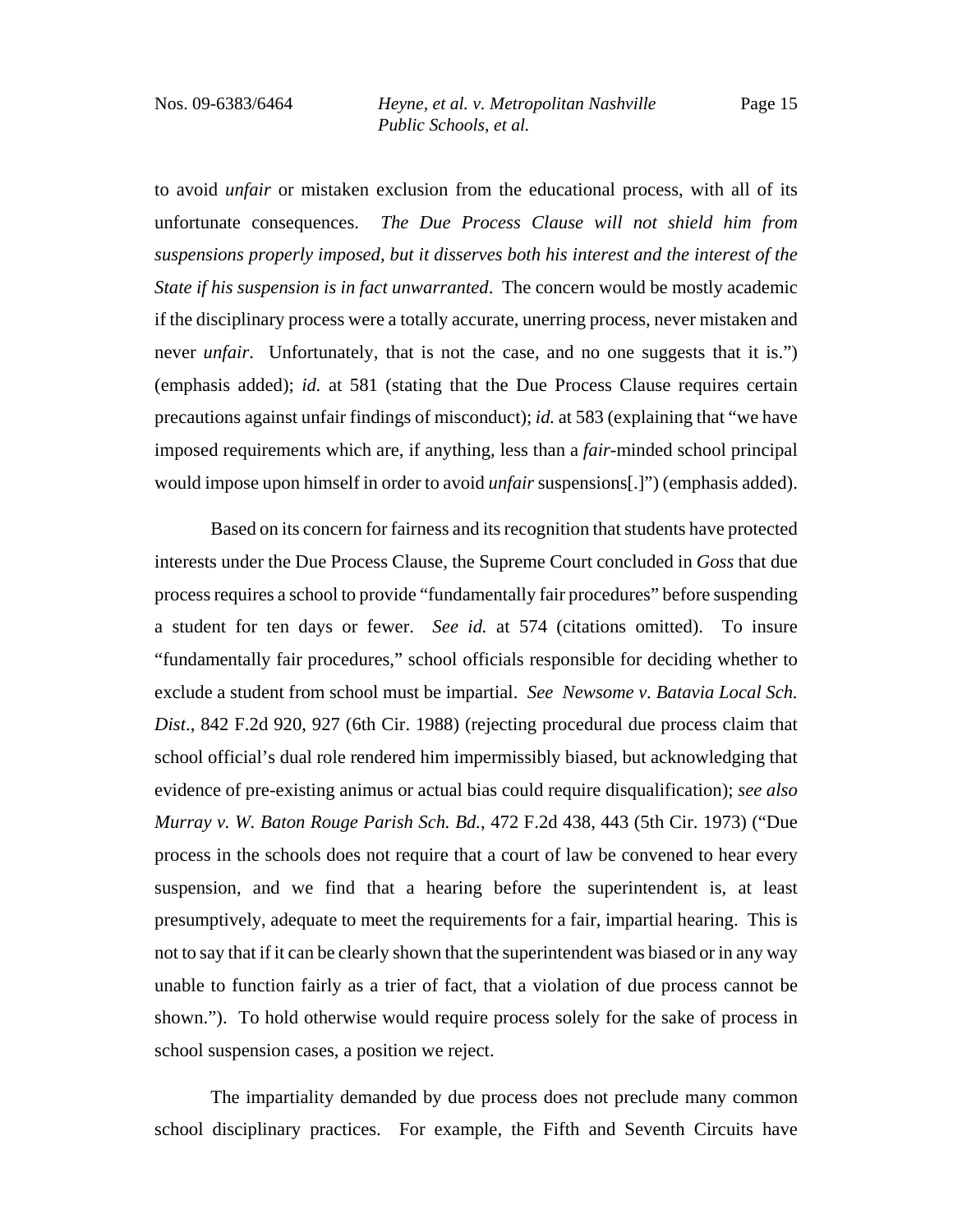concluded that due process is not necessarily violated when the school official who initiates, investigates, or prosecutes charges against a student plays a role in the decision to suspend the student. *See Lamb v. Panhandle Cmty. Unit Sch. Dist. No. 2*, 826 F.2d 526, 529-30 (7th Cir. 1987); *Brewer by Dreyfus v. Austin Indep. Sch. Dist.*, 779 F.2d 260, 264 (5th Cir. 1985). The Supreme Court has implied that due process does not necessarily bar a school official who witnesses student misconduct from deciding to suspend the student. *See Goss*, 419 U.S. at 584 (stating that a school official who witnesses student misconduct may suspend the student so long as "an informal give-andtake" occurs between the student and the school official); *Schaill by Kross v. Tippecanoe Cnty. Sch. Corp.*, 864 F.2d 1309, 1324 (7th Cir. 1988) (stating that "we note that the Supreme Court in *Goss* specifically contemplated that a school official with personal knowledge of the grounds for discipline might serve as the hearing officer, consistent with the requirements of due process[.]"). The Eleventh Circuit has stated that "[i]n the school context, it is both impossible and undesirable for administrators involved in incidents of misbehavior always to be precluded from acting as decisionmakers" and has concluded as a matter of law that no violation of a student's procedural due process rights occurred when a student had injured the principal who decided to suspend her. *See C.B. by Breeding*, 82 F.3d at 385, 387 n.3. The Eighth Circuit has concluded that the mere fact that students have sued a principal does not preclude the principal from later suspending the students where no personal involvement or animus by the principal was implicated, the principal began investigating the students' misconduct before the lawsuit, the suspensions were unrelated to the lawsuit, and the suspensions were based on a published, longstanding school policy. *See Jennings v. Wentzville R-IV Sch. Dist.*, 397 F.3d 1118, 1125 (8th Cir. 2005).

Here, we are presented with factual allegations plausibly suggesting that Manuel was not an impartial decision-maker. Before the incident between Heyne, a Caucasian, and D.A., an African-American, Manuel allegedly instructed the staff at Hillsboro to be more lenient in enforcing the Code of Conduct against African-American students. At some point Manuel also allegedly admitted that he decided to suspend Heyne to "cover"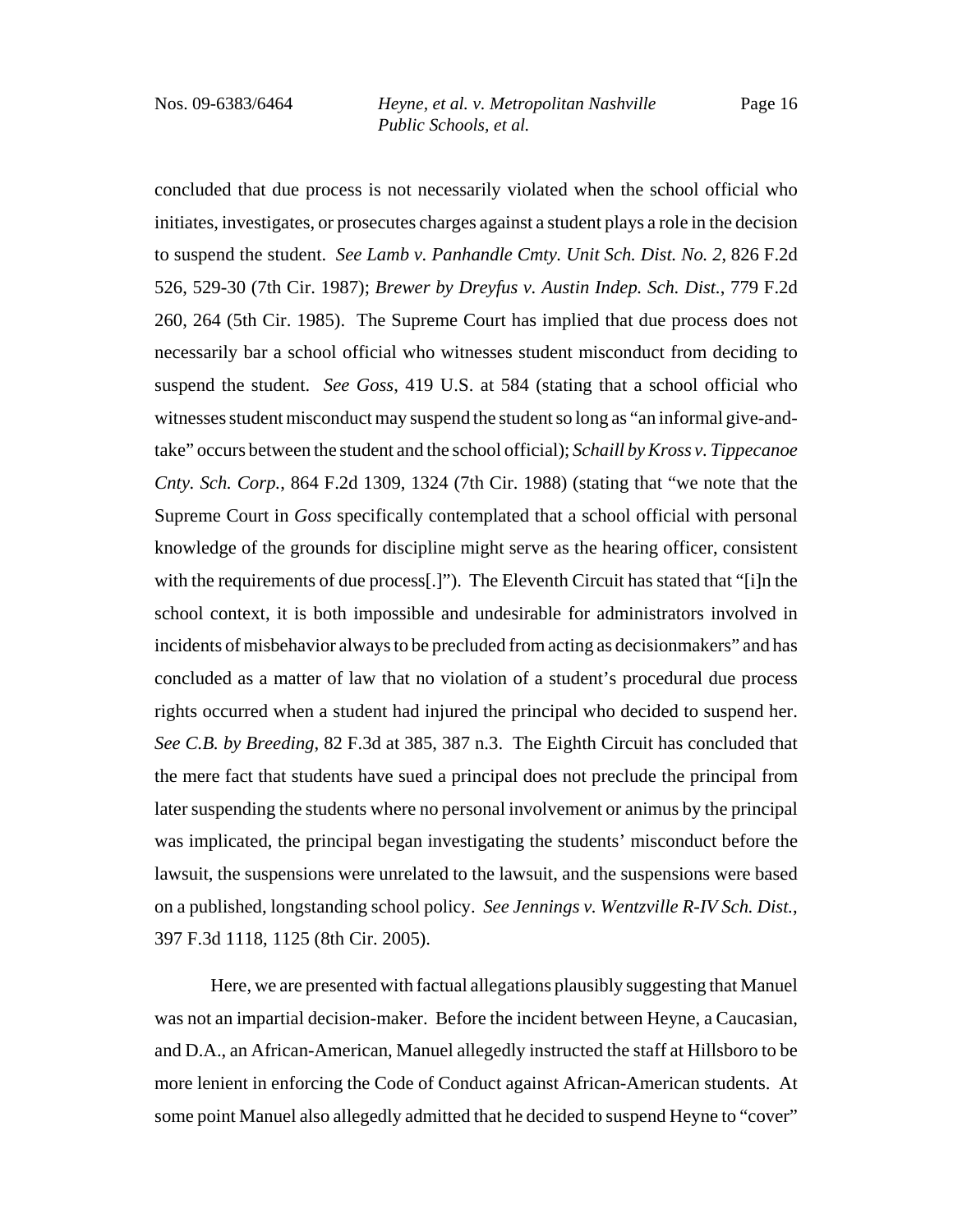himself and Hillsboro, presumably from liability for the incident in the face of a threatened lawsuit by D.A.'s parents. Manuel did not discipline D.A. for his threat to Heyne although the Code of Conduct prohibits threats by students. Before suspending Heyne, Manuel was aware that MNPS maintained statistics on student discipline, including the race of students subject to discipline.

Taken as a whole, the Amended Complaint's factual allegations, which we must accept as true, plausibly suggest that Manuel's ability to impartially determine the appropriate discipline in relation to the September 5, 2008 incident had been manifestly compromised—by virtue of his knowledge of and expressed concern about student discipline statistics, his instructions to faculty and staff concerning discipline of African-American students, and his reaction to communications with the parents of D.A. These are the kinds of specific facts, indicating the presence of pre-existing bias, that this Court has recognized could give rise to a valid claim for infringement of the due process right to an impartial decisionmaker in the context of student discipline. *Newsome*, 842 F.2d at 927, n.5. Viewing the allegations in the light most favorable to plaintiff Heyne, as we must, we conclude that a reasonable school official in Manuel's alleged position should have known that his impartiality was compromised and that his participation in the discipline decision-making process was not permissible. The impropriety of Manuel's alleged conduct in failing to disqualify himself should have been apparent based on *Goss*, *Newsome*, and other precedent directly on point. *See, e.g.*, *Goss*, 419 U.S. at 579- 84; *Remer v. Burlington Area Sch. Dist.*, 286 F.3d 1007, 1013 (7th Cir. 2002); *Newsome*, 842 F.2d at 927; *Lamb*, 826 F.2d at 530; *Brewer by Dreyfus*, 779 F.2d at 264; *Sullivan v. Houston Independent Sch. Dist.*, 475 F.2d 1071, 1077 (5th Cir. 1973) (identifying particular facts that impermissibly compromised decisionmaker's impartiality); *Murray*, 472 F.2d at 443; *cf. Gonzales v. McEuen*, 435 F. Supp. 460, 464 (C.D. Cal. 1977) (noting in 1977 that "[n]o one doubts that a student charged with misconduct has a right to an impartial tribunal"). Heyne's right to an unbiased decisionmaker was thus clearly established when Manuel acted. *See Holzemer v. City of Memphis*, 621 F.3d 512, 527 (6th Cir. 2010) (defining contours of "clearly established"). Therefore, we hold that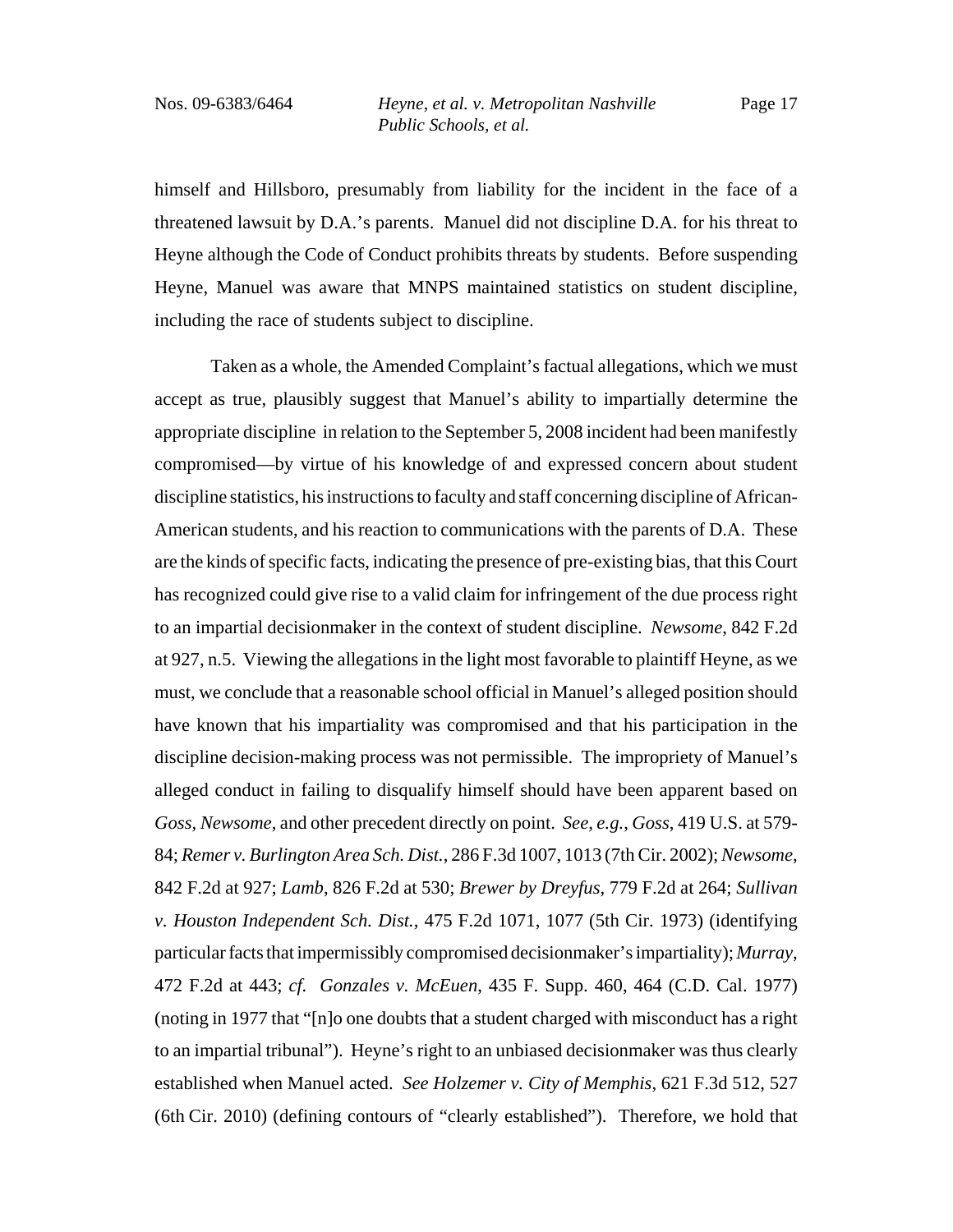Heyne has stated a facially valid claim against Manuel under § 1983 for violating his right to procedural due process. The district court's denial of Manuel's motion to dismiss based on qualified immunity is AFFIRMED.

Reading the Amended Complaint in the light most favorable to Heyne, Perry and Jones directed Manuel to enhance both the charges against and the discipline imposed on Heyne. Perry and Jones did so although they knew Heyne posed no danger to persons or property and was not disrupting the academic process, as evidenced by his returning to school nearly two days before Manuel suspended him. Like Manuel, they were aware that MNPS maintained statistics on student discipline, including the race of students subject to discipline. Perry and Jones were integrally involved in the decision-making process and ostensibly share responsibility with Manuel. Although the Amended Complaint is devoid of specific allegations of their personal bias against Heyne, their alleged integral involvement in the decision-making process is sufficient at this stage to make out a colorable claim against them. The Amended Complaint permits the conclusion that their impartiality, like Manuel's, was compromised.

Taken as a whole and read in the light most favorable to Heyne, the Amended Complaint's factual allegations plausibly suggest that Perry and Jones were not impartial. For the reasons discussed above, the unlawfulness of their conduct at the time they acted was apparent, Heyne's right to procedural due process was clearly established at the time they acted, and reasonable officials in their alleged positions would have understood that their actions violated that right. *See, e.g.*, *Goss*, 419 U.S. at 579-84; *Newsome*, 842 F.2d at 927; *Lamb*, 826 F.2d at 530; *Brewer by Dreyfus*, 779 F.2d at 264; *Murray*, 472 F.2d at 443; *Gonzales*, 435 F. Supp. at 464. Therefore, we hold that Heyne has stated a claim against Perry and Jones under § 1983 for violating his right to procedural due process. The district court's denial of Perry's and Jones' motion to dismiss based on qualified immunity is AFFIRMED.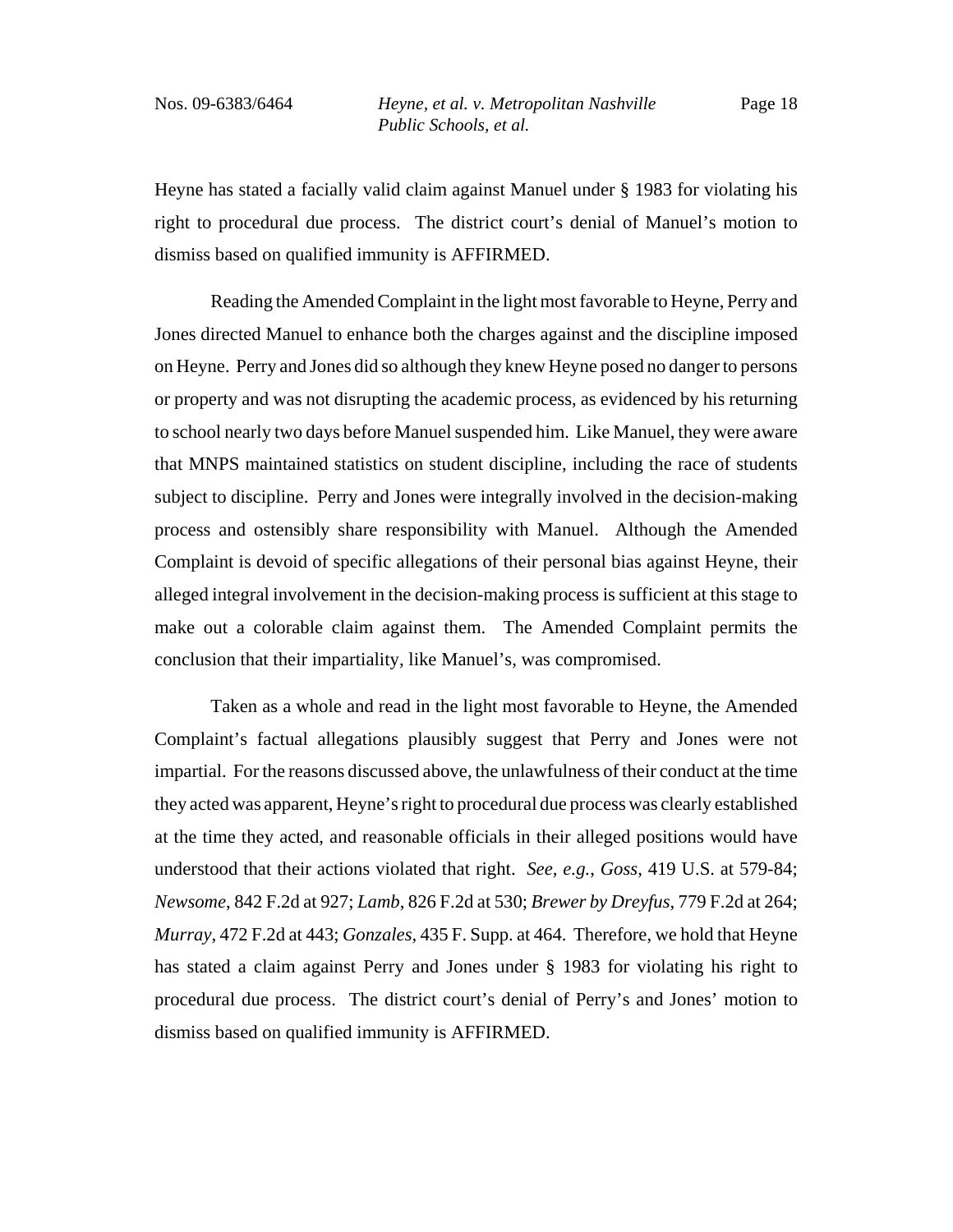Nos. 09-6383/6464 *Heyne, et al. v. Metropolitan Nashville Public Schools, et al.*

**2.**

"The Due Process Clause . . . sets only the floor or lowest level of procedures acceptable." *Flaim v. Med. Coll. of Ohio*, 418 F.3d 629, 636 (6th Cir. 2005). Students have no constitutional right to appeal the decision of school officials to suspend them for ten days or fewer. *See Williams ex rel. Allen*, 370 F.3d at 640-41; *Maimonis v. Urbanski*, 143 F. App'x 699, 703 (7th Cir. 2005); *Smith ex rel. Smith v. Severn*, 129 F.3d 419, 428-29 (7th Cir. 1997); *Brewer by Dreyfus*, 779 F.2d at 263; *cf. Flaim*, 418 F.3d at 642 ("Courts have consistently held that there is no right to an appeal from an academic disciplinary hearing [in public universities] that satisfies due process.") (citations omitted). Any greater process provided by a state, such as review by a school board, is "completely gratuitous." *Smith ex rel. Smith*, 129 F.3d at 429; *see Laney*, 501 F.3d at 580 n.2*; Williams ex rel. Allen*, 370 F.3d at 640-41. Any such additional procedural protections are not required by due process nor do they give rise to any due process rights. *See Laney*, 501 F.3d at 580 n.2; *Williams ex rel. Allen*, 370 F.3d at 640-42; *Smith ex rel. Smith*, 129 F.3d at 429; *Gonzales*, 435 F. Supp. at 463; *cf. Webb*, 828 F.2d at 1159 (stating that, even if a principal violated sections of the high school's student-parent handbook and Tennessee statutes in suspending a student, "the violations would not present an issue cognizable in federal court[.]").

Here, Heyne had no procedural due process right to appeal his suspension. *See Maimonis*, 143 F. App'x at 703; *Williams ex rel. Allen*, 370 F.3d at 640-41; *Smith ex rel. Smith*, 129 F.3d at 429. *School officials' alleged acts during Heyne's appeals of his* suspension did not implicate and could not violate Heyne's right to procedural due process even if contrary to school policies and procedures or Tennessee law. *See Laney*, 501 F.3d at 580 n.2; *Williams ex rel. Allen*, 370 F.3d at 640-42; *Smith ex rel. Smith*, 129 F.3d at 429; *Gonzales*, 435 F. Supp. at 463; *cf. White v. Salisbury Twp. Sch. Dist.*, 588 F. Supp. 608, 614 (E.D. Pa. 1984) ("[W]here a state has issued regulations requiring school districts to promulgate and publish specific procedural rules and safeguards governing suspensions, a failure to comply with those regulations would violate state law *only* and would not rise to the level of a constitutional violation.").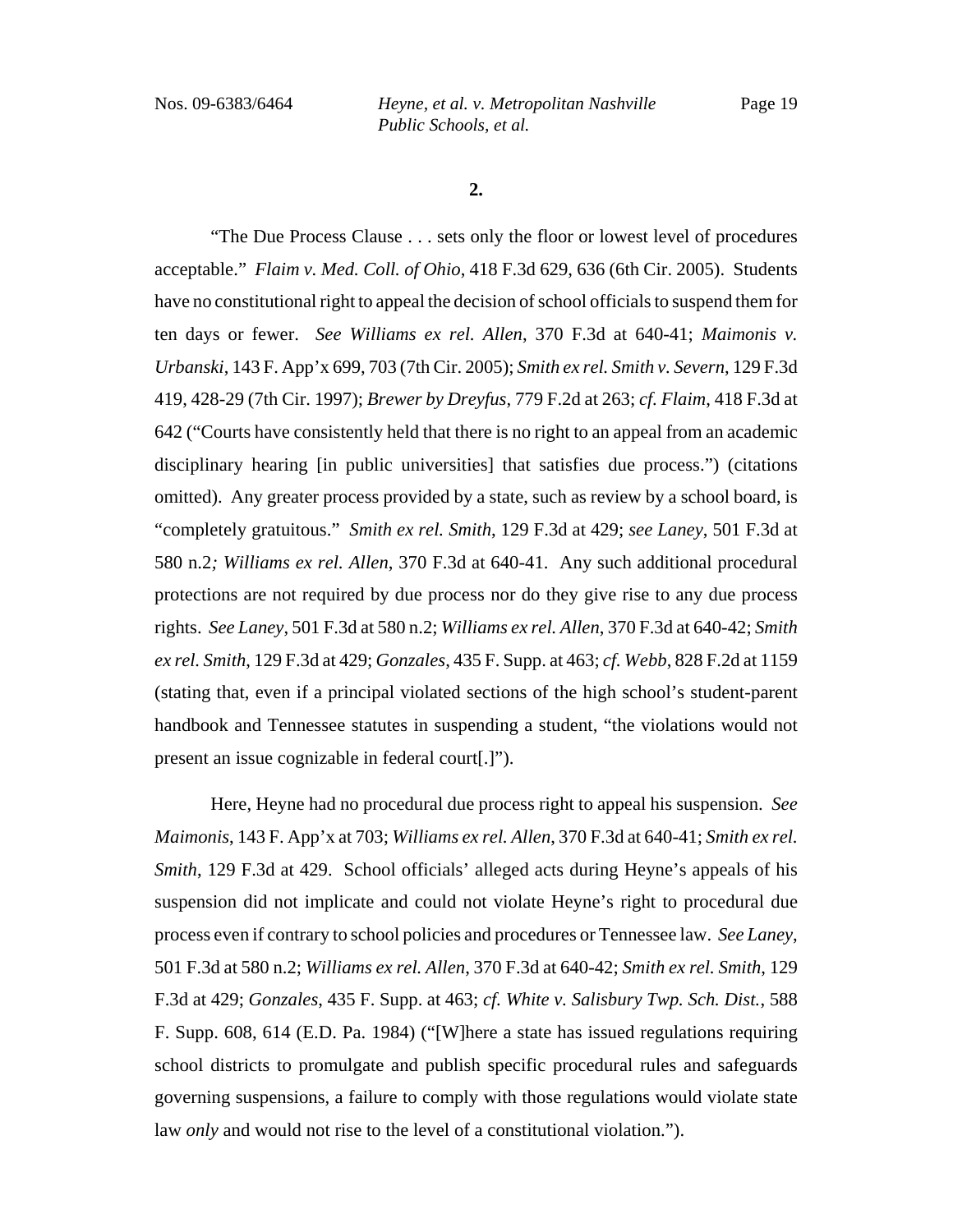*Goss* supports these principles. In *Goss*, the Supreme Court stated that greater process for students than the procedures expressly identified was undesirable:

Brief disciplinary suspensions are almost countless. To impose in each such case even truncated trial-type procedures might well overwhelm administrative facilities in many places and, by diverting resources, cost more than it would save in educational effectiveness. Moreover, further formalizing the suspension process and escalating its formality and adversary nature may not only make it too costly as a regular disciplinary tool but also destroy its effectiveness as part of the teaching process.

*Goss*, 419 U.S. at 583. Allowing students to state claims for procedural due process violations against officials participating in the type of process the Constitution does not require would further formalize the suspension process and increase its adversarial nature, two undesirable outcomes. *See id.*

The Amended Complaint alleges that Chambers and Thompson became involved in Heyne's disciplinary process only after the Disciplinary Hearing Board had affirmed Heyne's suspension. Heyne had no constitutional right to Disciplinary Hearing Board review of Manuel's decision and no constitutional right to appeal the Disciplinary Hearing Board's decision. *See Williams ex rel. Allen*, 370 F.3d at 640-41; *Smith ex rel. Smith*, 129 F.3d at 429. Chambers' and Thompson's actions did not implicate and, therefore, could not have violated Heyne's right to procedural due process. *See Laney*, 501 F.3d at 580 n.2; *Williams ex rel. Allen*, 370 F.3d at 640-42; *Smith ex rel. Smith*, 129 F.3d at 429. Therefore, we hold that Heyne has failed to state a claim against Chambers and Thompson under § 1983 for violating his right to procedural due process. The district court's denial of Chambers' and Thompson's motion to dismiss based on qualified immunity is REVERSED.

### **C.**

"The Equal Protection Clause of the Fourteenth Amendment prohibits a state from denying to any person within its jurisdiction the equal protection of the laws." *S.S. v. E. Ky. Univ.*, 532 F.3d 445, 457 (6th Cir. 2008). "The Equal Protection Clause does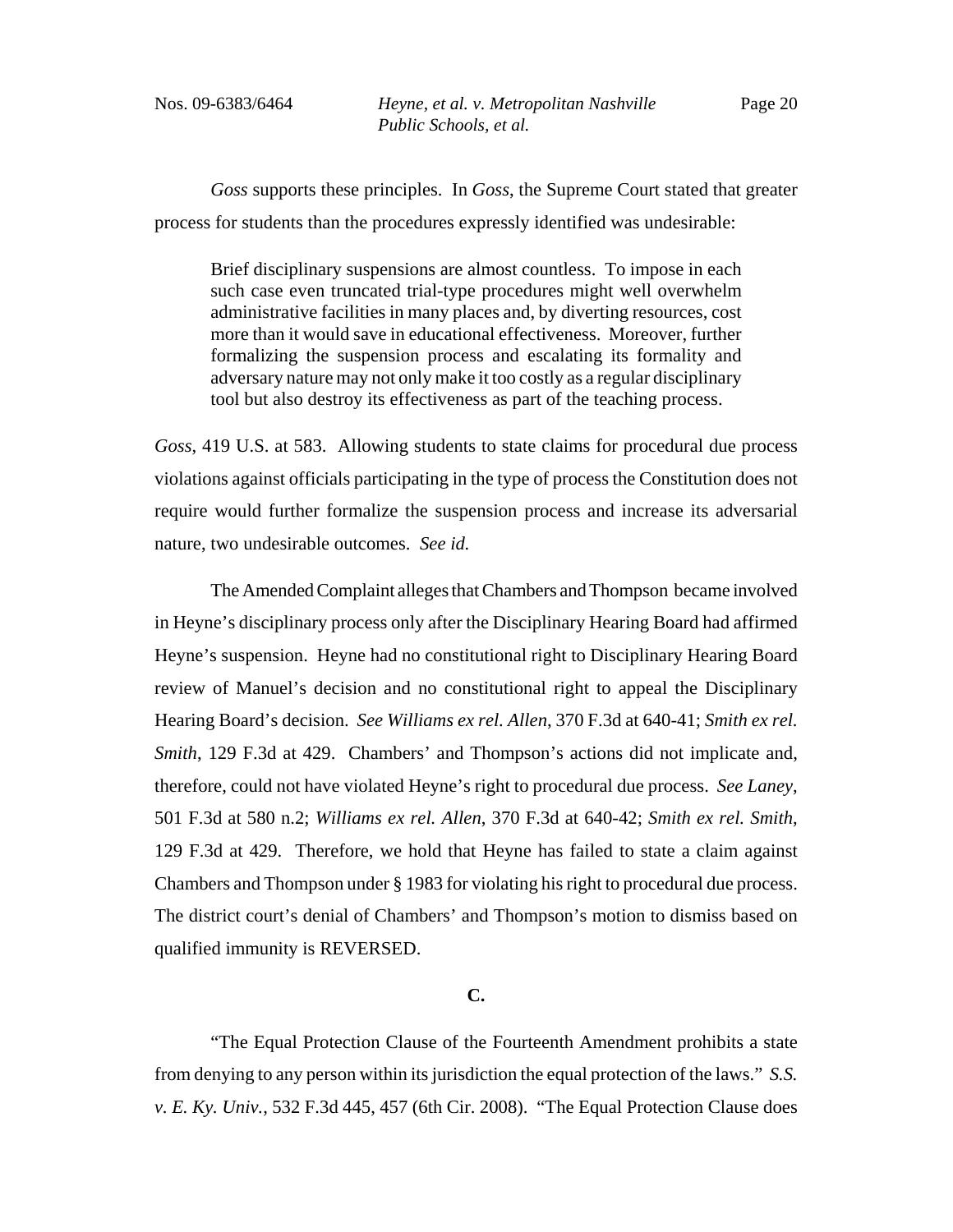Page 21

not forbid classifications. It simply keeps governmental decisionmakers from treating differently persons who are in all relevant respects alike." *Id.* (quoting *Nordlinger v. Hahn*, 505 U.S. 1, 10 (1992)); *accord Buchanan*, 99 F.3d at 1360 ("The Equal Protection Clause requires public institutions to 'treat similarly situated individuals in a similar manner.'" (quoting *Gutzwiller v. Fenik*, 860 F.2d 1317, 1328 (6th Cir. 1988))).

School officials violate the Equal Protection Clause when they punish a student more severely for his conduct than other students because of the student's race. *Buchanan*, 99 F.3d at 1360 (stating in context of an Equal Protection claim alleging difference in discipline based on race that "[t]he Equal Protection Clause requires public institutions to 'treat similarly situated individuals in a similar manner.'" (quoting *Gutzwiller*, 860 F.2d at 1328)); *see also Billings v. Madison Metro. Sch. Dist.*, 259 F.3d 807, 812-15 (7th Cir. 2001) (discussing the suspect nature of racial classifications in the school context); *Reese v. Jefferson Sch. Dist. No. 14J*, 208 F.3d 736, 740 (9th Cir. 2000) (stating in the context of plaintiff's § 1983 claim of disparate punishment on the basis of gender that "[t]o succeed on a § 1983 equal protection claim, the plaintiffs must prove that the defendants acted in a discriminatory manner and that the discrimination was intentional.").Direct or circumstantial evidence that a student's race motivated school officials' actions may establish an Equal Protection Clause violation. *See Vill. of Arlington Heights v. Metro. Hous. Dev. Corp.*, 429 U.S. 252, 266 (1977); *see also Weberg v. Franks*, 229 F.3d 514, 522-23 (6th Cir. 2000) (discussing distinction between direct and circumstantial evidence in allegations of discriminatory employment practices); *cf. Corales v. Bennett*, 567 F.3d 554, 569-70 (9th Cir. 2009) (affirming summary judgment against students who claimed that a school official punished them because of their ethnicity because of the absence of evidence in the record suggesting that their ethnicity motivated the school official's actions).

Here, Heyne argues that the Individual Defendants punished him more harshly than other students because of his race. Heyne alleges that, before the incident with D.A., Manuel instructed the staff at Hillsboro to be more lenient in enforcing the Code of Conduct against African-American students. When Manuel gave that instruction, he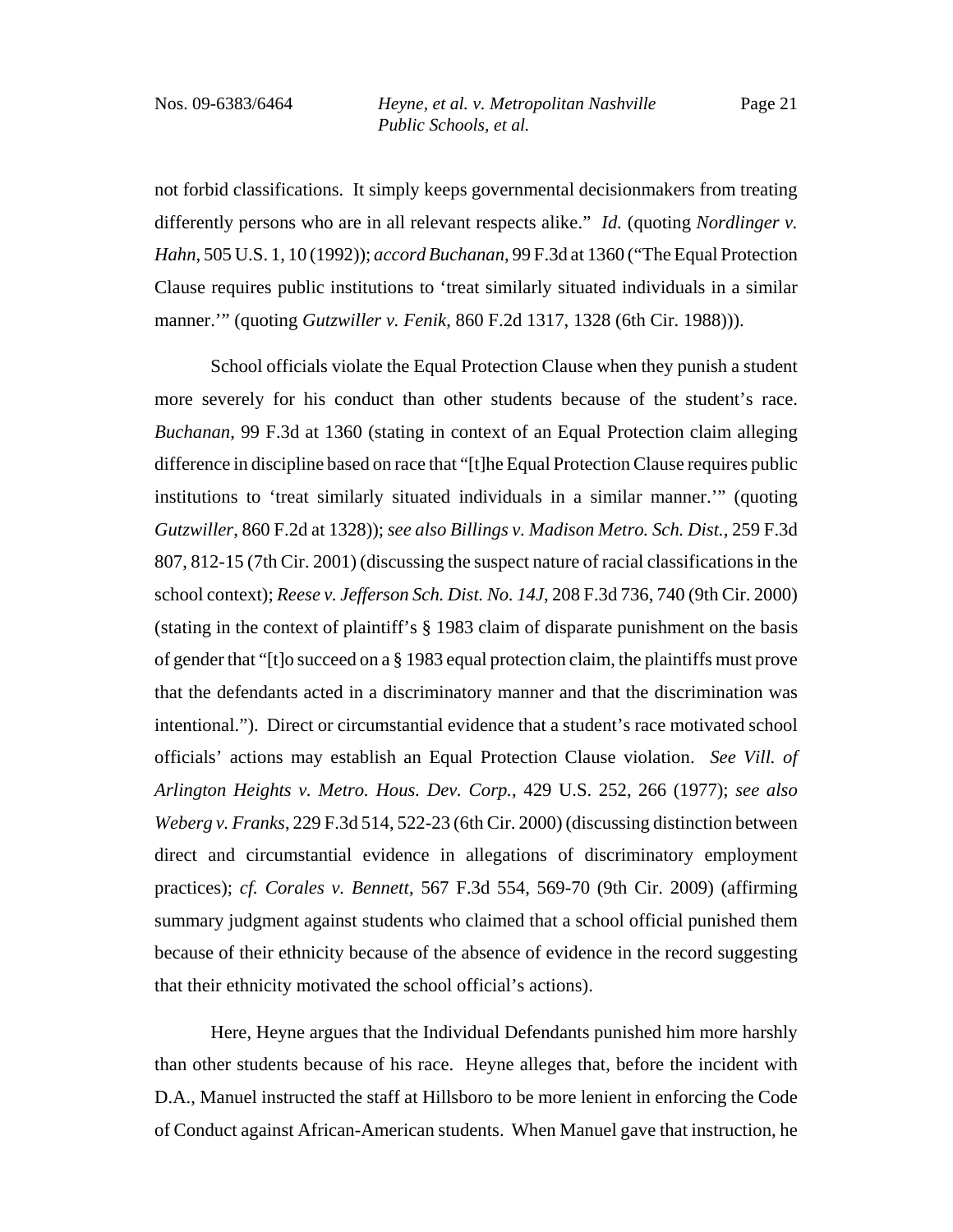was aware that MNPS maintained statistics on student discipline, including the race of students subject to discipline. Although Manuel was allegedly aware that D.A. had threatened Heyne's life in violation of the Code of Conduct, Manuel did not discipline D.A. Manuel increased Heyne's suspension from two days to ten days although Manuel knew that Heyne posed no danger to persons or property and was not disrupting the academic process, as evidenced by Heyne's returning to school nearly two days before the initial two-day suspension. Manuel allegedly admitted that he decided to suspend Heyne to "cover" himself and Hillsboro.

Read in the light most favorable to Heyne, the Amended Complaint contains well-pled factual allegations we must accept as true suggesting that Manuel suspended Heyne for ten days based in part on Heyne's race. Heyne's factual allegations state a plausible claim against Manuel for violation of his right to equal protection. *See McLaurin v. Okla. State Regents for Higher Educ.*, 339 U.S. 637, 642 (1950); *Buchanan*, 99 F.3d at 1360. Heyne's right not to be disciplined based on his race was clearly established at the time of Manuel's actions. *See McLaurin*, 339 U.S. at 642; *Buchanan*, 99 F.3d at 1360. Therefore, we hold that Heyne has stated a claim against Manuel under § 1983 for violating his right to equal protection. The district court's denial of Manuel's motion to dismiss based on qualified immunity is AFFIRMED.

Heyne alleges that Perry and Jones directed Manuel to suspend him. As evidenced by Heyne's returning to school nearly two days before Manuel suspended him, Perry and Jones acted although they knew Heyne posed no danger to persons or property and was not disrupting the academic process. MNPS maintained statistics about the race of students involved in disciplinary incidents, and Manuel punished Heyne but did not punish D.A., contrary to the Code of Conduct. Perry's and Jones' order to suspend Heyne affected the racial statistics MNPS maintained.

Reading the Amended Complaint in the light most favorable to Heyne and drawing reasonable inferences in his favor, Perry and Jones ordered Manuel to punish Heyne in part because of Heyne's race. Heyne's factual allegations state a plausible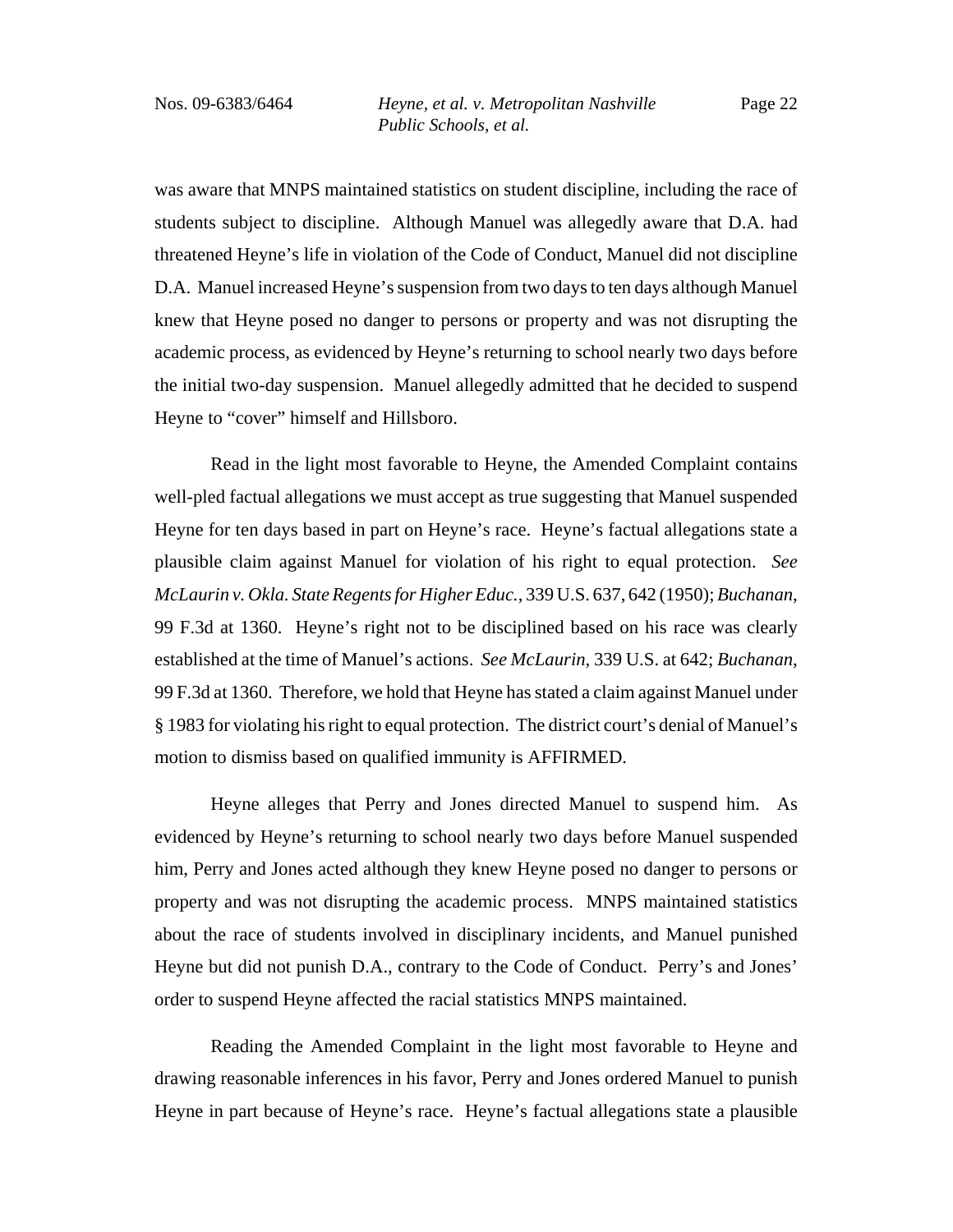claim against Perry and Jones for violation of his right to equal protection. *See McLaurin*, 339 U.S. at 642; *Buchanan*, 99 F.3d at 1360. Heyne's right not to be disciplined based on his race was clearly established when Perry and Jones acted. *See McLaurin*, 339 U.S. at 642; *Buchanan*, 99 F.3d at 1360. Therefore, we hold that Heyne has stated a claim against Perry and Jones under § 1983 for violating his right to equal protection. *See McLaurin*, 339 U.S. at 642; *Buchanan*, 99 F.3d at 1360. The district court's denial of Perry's and Jones' motion to dismiss based on qualified immunity is AFFIRMED.

Heyne has offered no well-pled factual allegations that Chambers or Thompson considered Heyne's race. He alleges that they participated in the unfair denial of Heyne's appeal of the Disciplinary Hearing Board's decision. Even if true, Heyne has not alleged that his race motivated their actions. None of his allegations constitutes direct or circumstantial evidence that Chambers or Thompson discriminated or intended to discriminate against Heyne because of his race. Heyne does assert that Chambers and Thompson violated his equal protection rights. That allegation is a legal conclusion that we need not accept as true. *See Jones*, 521 F.3d at 559. We hold that Heyne has failed to state a claim against Chambers and Thompson under § 1983 for violating his right to equal protection. The district court's denial of Chambers' and Thompson's motion to dismiss based on qualified immunity is REVERSED.

### **III.**

The Metropolitan Government argues on appeal that Heyne has failed to state a plausible procedural due process or equal protection claim. Based on the prior analysis, the Metropolitan Government's argument is not well-taken as to Manuel, Perry, and Jones. The district court's denial of the Metropolitan Government's motion to dismiss Heyne's procedural due process and equal protection claims based on the conduct of Manuel, Perry, and Jones is AFFIRMED. However, the Metropolitan Government's argument is well-taken as to Chambers and Thompson based on the prior analysis. The district court's denial of the Metropolitan Government's motion to dismiss Heyne's